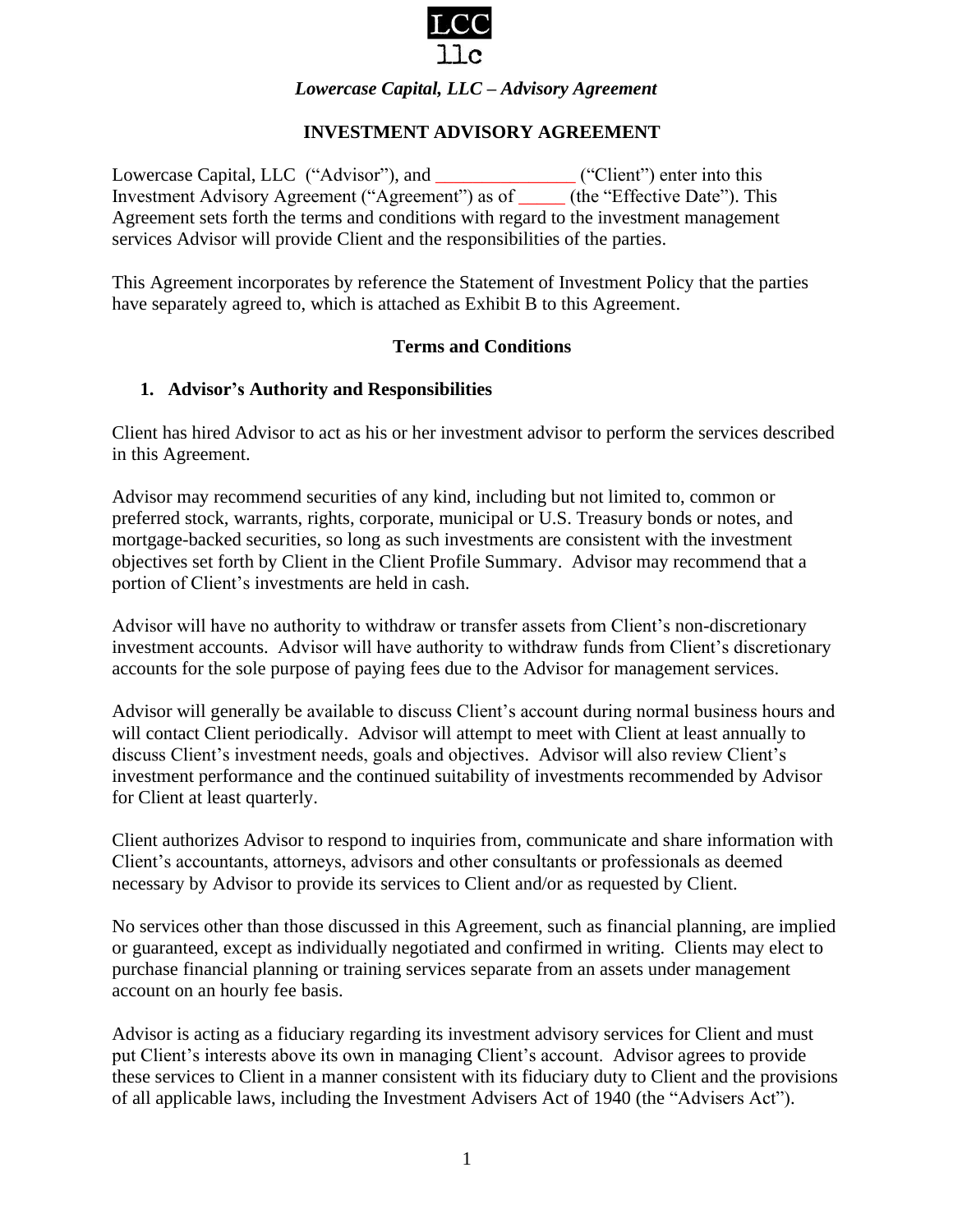

Before signing this agreement and periodically during the parties' advisory relationship, Advisor will provide Client written disclosures of any conflicts of interest that might reasonably compromise Advisor's impartiality or independence.

Advisor represents and warrants that Advisor (including its Investment Advisor Representatives) do not receive any compensation or other remuneration that is contingent on any client's purchase or sale of a financial product. Advisor does not receive a fee or other compensation from another party based on the referral of a client or client's business. Advisor may refrain from rendering any advice or services concerning securities of companies in which Advisor may have substantial economic interest or other conflict, unless Advisor discloses such conflict to Client before providing such advice or services with respect to Client's account.

# **2. Client's Responsibilities**

Client agrees to deliver to Advisor a written statement of his or her investment objectives and restrictions, as Advisor may reasonably require. Client agrees to promptly deliver all amendments or supplements to these documents and agrees that Advisor will not be liable for any losses, costs, damages or claims arising out of Client's failure to provide Advisor with any of these required documents.

Client acknowledges that Advisor's services to Client depend upon the information Advisor has concerning Client's net worth, income, investment goals and objectives, ability to assume risk, income needs, tax situation and estate plan, and other similar information. Therefore, Advisor cannot adequately perform those services unless Client provides Advisor with this information, updates it when it changes and otherwise diligently performs his or her responsibilities under this Agreement. Among other things, Client represents that the information set forth in the Statement of Investment Policy (Exhibit B to this Agreement) is an accurate representation of his or her financial position and the investment needs for the account. Client will promptly inform Advisor of any significant changes in that information. Client will also provide Advisor with any other information or documentation that Advisor may request in connection with this Agreement or related to Client's investment profile. Client is responsible for the accuracy and completeness of all information provided to Advisor and agrees that Advisor is not responsible for any losses, costs, damages or claims caused by Client's failure to provide such information to Advisor.

Client also agrees to give Advisor prompt written notice of any modifications, changes or investment restrictions applicable to the account and to notify Advisor if Client deems any investments recommended or made for the account to be in violation of such investment objectives or restrictions. Unless Client promptly notifies Advisor in writing of specific investment restrictions on the account, investments in line with Client's stated investment objectives that Advisor recommends or makes on behalf of Client shall be deemed to be in conformity with Client's investment objectives.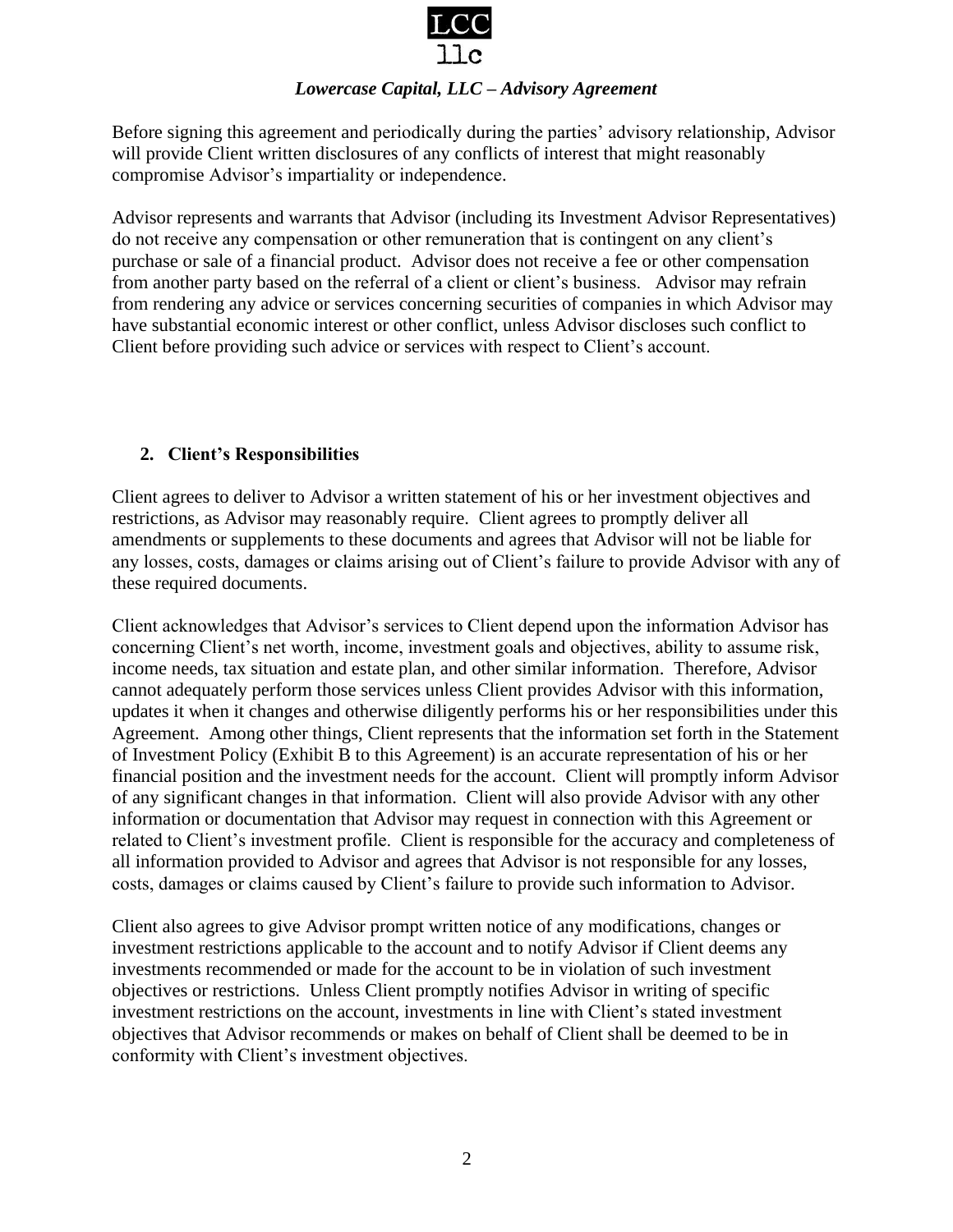

Client acknowledges that tax considerations are not generally a factor in managing accounts, and that it is Client's responsibility to notify Advisor if such considerations are relevant to Client's overall financial circumstances.

Client agrees that Advisor is entitled to rely upon the accuracy of information furnished by Client or on Client's behalf, without further investigation. Advisor is not required to verify any information obtained from Client or Client's other professional advisors, such as accountants or attorneys.

Client agrees to notify Advisor before making any withdrawals or transfers from Client's account to allow Advisor to manage the impact of the withdrawal on Advisor's trading in the account. If Client fails to notify Advisor of any withdrawals or transfers, Advisor may immediately discontinue services and cancel this Agreement and will not be liable for any brokerage fees related to Client's failure to notify Advisor of withdrawals and transfers. If Client withdraws assets from the account, Client's advisory fee to Advisor will be appropriately adjusted to reflect the withdrawal. Except as otherwise instructed by Client in writing, all dividends, interest or other income earned by the account will be retained in the account.

If Client wants to make a particular investment that Advisor did not recommend using funds in the Advisor-managed account, Client must withdraw the funds needed before making the investment to eliminate any question of responsibility for the performance of this investment. If Client makes trades in an account that Advisor has not agreed to make trades in, Advisor may immediately discontinue services and cancel this Agreement. If during the term of this Agreement, Advisor purchases specific individual securities for the account at the direction of Client, Client acknowledges that Advisor shall do so as an accommodation only and that Client shall maintain exclusive ongoing responsibility for monitoring these individual securities and their disposition. Client acknowledges and agrees that Advisor is in no way responsible for the performance of securities Client purchases on Client's own, regardless of whether they are reflected on any quarterly account reports prepared by Advisor.

# **3. Client's Understanding, Acknowledgment and Acceptance of Certain Risks**

Client acknowledges that he/she understands Advisor's services, and the terms and conditions of this Agreement and the incorporated Statement of Investment Policy (Exhibit B to this Agreement), and has had an opportunity to ask questions about them.

Client also understands that investments made for Client's account are subject to general market, currency, economic, political and business risks, as well as the risk associated with investments in individual securities and agrees to accept those risks.

Client acknowledges that Advisor's past performance and advice regarding Client's account cannot guarantee future results. As with all market investments, Client investments can appreciate or depreciate and Advisor does not guarantee or warrant that the services it offers will result in a profit or perform in any particular way. Client also understands that there are no guarantees that his or her investment goals or objectives will be met or that any investment strategy selected by Advisor for his or her account will be successful in achieving its long-term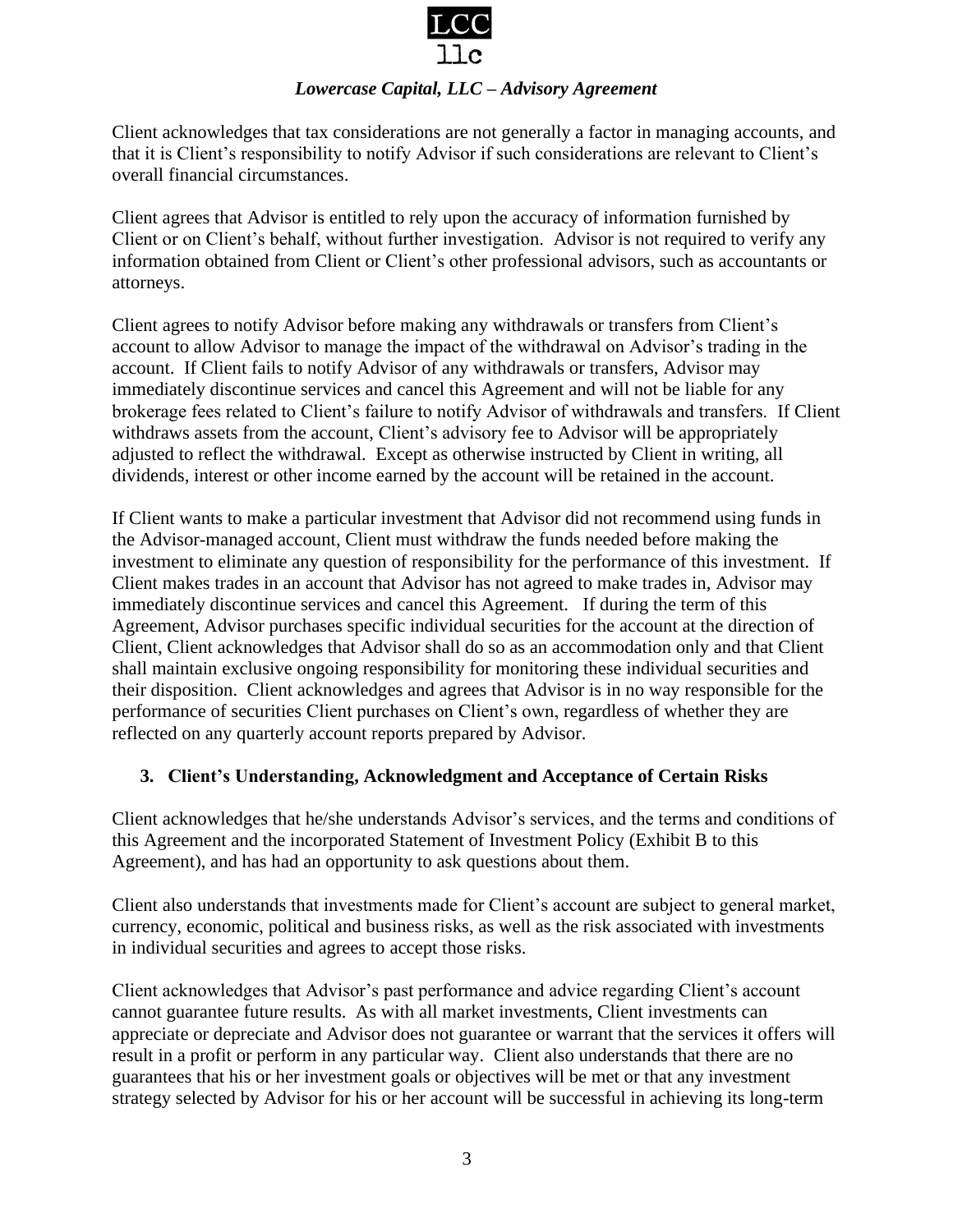

objectives or perform within the target risk limitations set forth in the incorporated Statement of Investment Policy. Client also understands that his or her account is not insured and that the value and return of the account and the investments in the account will fluctuate over time. At any point in time, Client's portfolio may be worth more or less than the amount originally invested in the account.

All purchases and sales of securities pursuant to this Agreement shall be for Client's account and not for the account or at the risk of Advisor. Client agrees to pay any debit balance in the account promptly, on demand of Advisor or the broker carrying the account.

Client understands that Advisor will not consider any other securities, cash or other investments Client owns unless Client has told Advisor to do so in written instructions provided.

## **4. Fees and Expenses**

Client agrees to pay Advisor a fee for its investment advisory services.

This fee shall be based on a percentage of the market value of the assets under management in accordance with the Schedule of Fees attached to this Agreement and incorporated as Exhibit A, and in accordance with the procedures described in Advisor's Form ADV. Fees for assets under management are negotiable.

All assets held in Client's account will be subject to this fee, including assets, such as cash, that are temporarily awaiting investment. If Client authorizes Advisor to use margin in managing the account, the market value of the account and the corresponding fee payable to Advisor will be increased.

The fee will be calculated on an annualized basis but will be billed and payable quarterly within 10 days after the end of each calendar quarter based on the value of Client's accounts as defined by the combined average daily balance of all accounts. To the extent that Client engages Advisor any time after the first day of a quarter, Client's fee will be prorated from the date of engagement through the end of the quarter.

Fees are paid with funds separate from any assets under management for non-discretionary accounts. Client does not authorize Advisor to deduct fees from assets under management for non-discretionary accounts.

Fees are paid with funds from assets under management for discretionary accounts. Client does authorize Advisor to deduct fees from assets under management in discretionary accounts.

Advisor may amend and/or increase the fees set forth in the Schedule of Fees (Exhibit A) if Advisor provides Client with written notice of the amendment 30 days in advance.

Client understands that services similar to those provided by Advisor in this Agreement may be available from other sources at lower costs.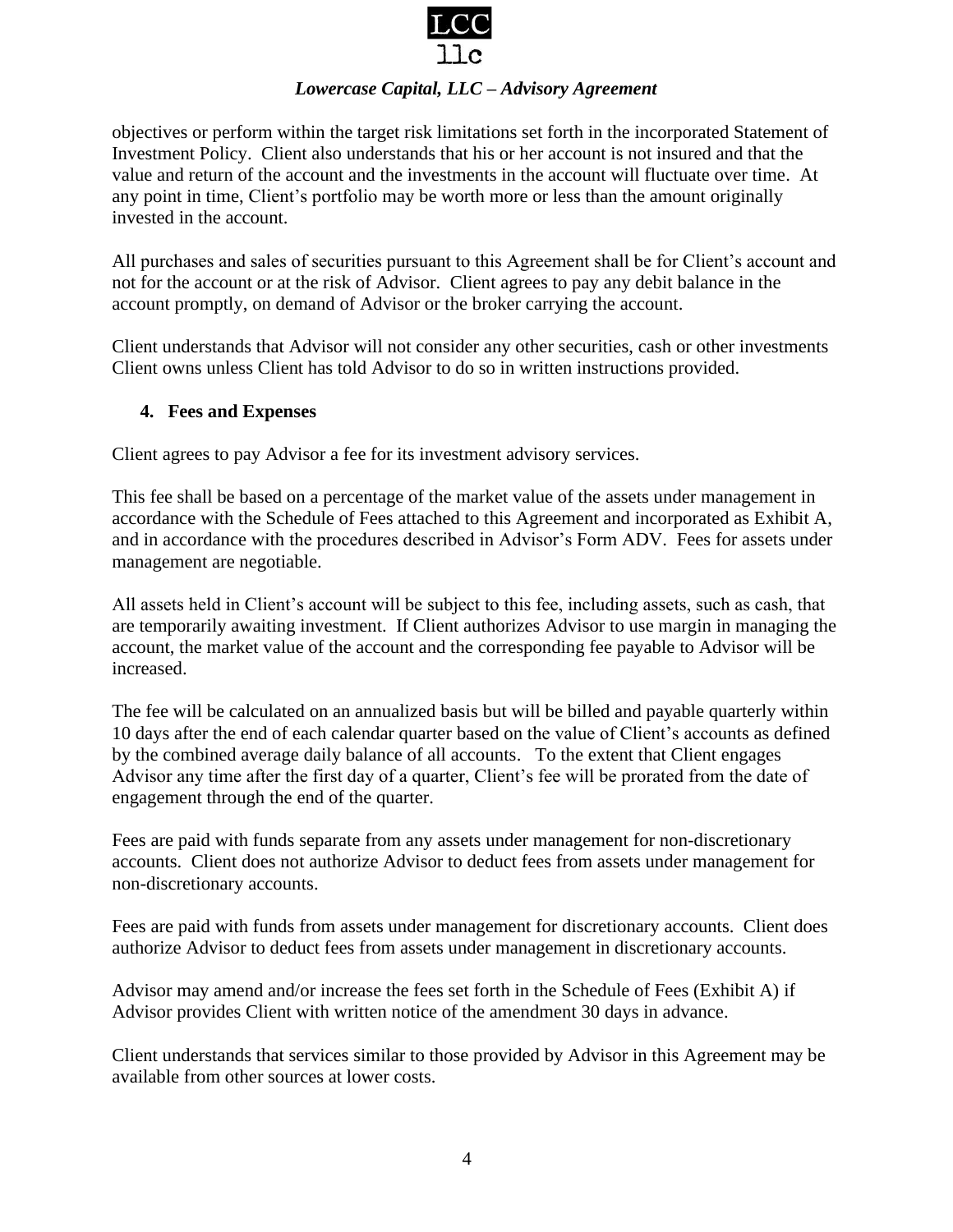

All brokerage commissions, custodial fees, stock transfer fees, transaction fees, charges imposed directly by mutual, index or exchange-traded funds, fees imposed by variable annuity providers, certain deferred sales charges, odd-lot differentials, transfer taxes, wire transfer and electronic fund fees and other similar charges incurred in connection with transactions for Client's account imposed by unaffiliated third parties will be paid out of the assets in the account and are in addition to the fees paid by Client to Advisor.

Financial planning services are provided at an hourly charge of \$125 and the fee is due upon delivery of the service. Training services are provided at an hourly charge of \$100 and the fee is due upon delivery of the service. These fees are negotiable.

# **5. Custody of Assets and Brokerage of Transactions**

Client has appointed \_\_\_\_\_\_\_\_\_\_\_\_\_\_\_\_\_\_ as its broker and custodian (collectively, the "Custodian") to take and have possession of the assets (including funds and securities) in Client's account and to execute securities transactions. Client's relationship with the Custodian will be governed by a separate custody/brokerage account agreement between Client and the Custodian. Advisor shall not be liable to Client for any act, conduct or omission by the Custodian in its capacity as broker or custodian. Advisor shall not be responsible for ensuring Custodian's compliance with the terms of the brokerage account or payment of brokerage or Custodian charges and fees. Client shall be responsible for brokerage expenses that are billed directly by the Custodian. If the identity of Client's Custodian changes, Client will provide Advisor with prompt, written notice of the change. Client authorizes Advisor to receive from the Custodian a copy of any custody agreement in effect at any time with respect to the account. In addition, Advisor and Client may choose to move some or all of the assets Advisor is managing for Client to another Custodian. The parties will record this agreement in a separate writing and do not need to amend this Agreement or form a new Agreement to effectuate this change.

Client authorizes Advisor to direct and place all orders for the execution of transactions with or through the Custodian, give instructions to the Custodian with respect to all investment decisions regarding the assets, and request information about the brokerage account from the Custodian under Client's independent, exclusive agreement with the Custodian. The Custodian is hereby authorized and directed to effect transactions and otherwise take such actions as Advisor shall direct in connection with the performance of Advisor's obligations related to the assets under this Agreement. Client will execute any instructions regarding Advisor's trading authority required by the Custodian.

Client understands that by instructing Advisor to execute all transactions on behalf of the account through the Custodian, Client may not necessarily obtain commission rates and execution as favorable as possible and Advisor will generally not attempt to negotiate commissions on behalf of Client. Client acknowledges that directing brokerage activities solely to the Custodian may result in the loss of best execution of orders at the most favorable prices reasonably obtainable.

Client acknowledges that the Custodian will provide duplicate confirmations and/or electronic access to Advisor for all trades in Client's account. The Custodian will also promptly send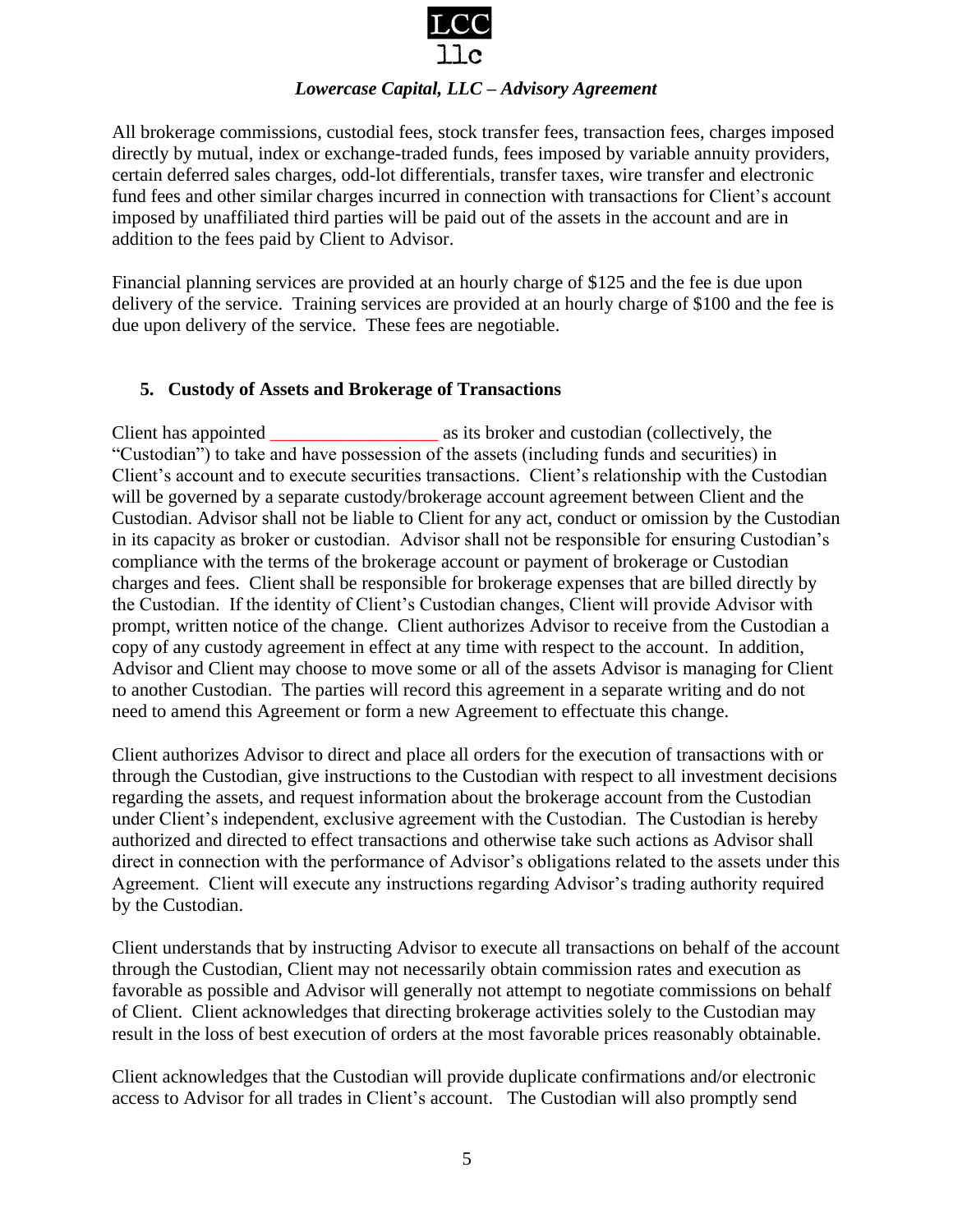

Client copies of confirmations of transactions executed and an inventory of investments. Client will also receive regular account statements from the Custodian. Advisor does not assume responsibility for the accuracy of information furnished by the Custodian or any other third party. At least quarterly, the Custodian will provide Client and Advisor a written statement showing the value of the portfolio at the beginning and end of the period as well as advisory fees and all broker and custodian fees deducted from the account during the quarter.

If Client requests, Advisor will arrange for the execution of securities brokerage transactions for the account through broker-dealers that Advisor reasonably believes will provide best execution. In seeking best execution, Advisor will select a broker that gets Client a favorable deal based on the broker's execution quality, research and other services, commissions and fees, the quality of the brokerage services provided, and responsiveness. Although Advisor will seek competitive commission rates, it may not always necessarily obtain the lowest possible commission rates for Client's transactions. Consistent with its best execution obligations, transactions for Client's account may be effected through broker-dealers in exchange for research products and/or services that may assist Advisor in its investment decision making process. This research will generally be used to service all of Advisor's clients and brokerage commissions paid by Client may be used to pay for research not used in managing his or her account. Client may pay a broker-dealer a commission greater than another broker-dealer may charge for the same transaction when Advisor determines in good faith that the commission is reasonable in relation to the value of the brokerage and research services received.

## **6. Valuations**

The Custodian will perform all valuations for the account. Advisor may rely on these valuations. Any valuation shall not be deemed to be a guarantee of any kind by Advisor regarding the value of the assets in Client's account. Client will receive daily, monthly, and/or quarterly statements from the Custodian valuing the investment positions in the account.

## **7. Non-Exclusivity**

Client acknowledges that Advisor shall be free to render investment advice to others and Advisor does not make its investment management services available exclusively to Client. Client also understands that Advisor provides investment advisory services to multiple clients with different economic needs and agrees that Advisor may give advice and take action with respect to any of its other clients, which may differ from the advice given or the timing or action taken regarding Client's account. Nothing in this Agreement shall impose on Advisor any obligation to Client to purchase, sell or recommend for purchase or sale any security that Advisor, its principals, affiliates, officers, members or employees may purchase or sell for their own accounts or for the account of any other client if in the sole and absolute discretion and reasonable opinion of Advisor it is not for any reason practical or desirable to acquire a position in such security for Client's account.

Client understands that conflicts of interest could exist between Client's account and other clients including with respect to the allocation of investment opportunities, time, and resources between Client and other clients. Among other things, Advisor may be compensated differently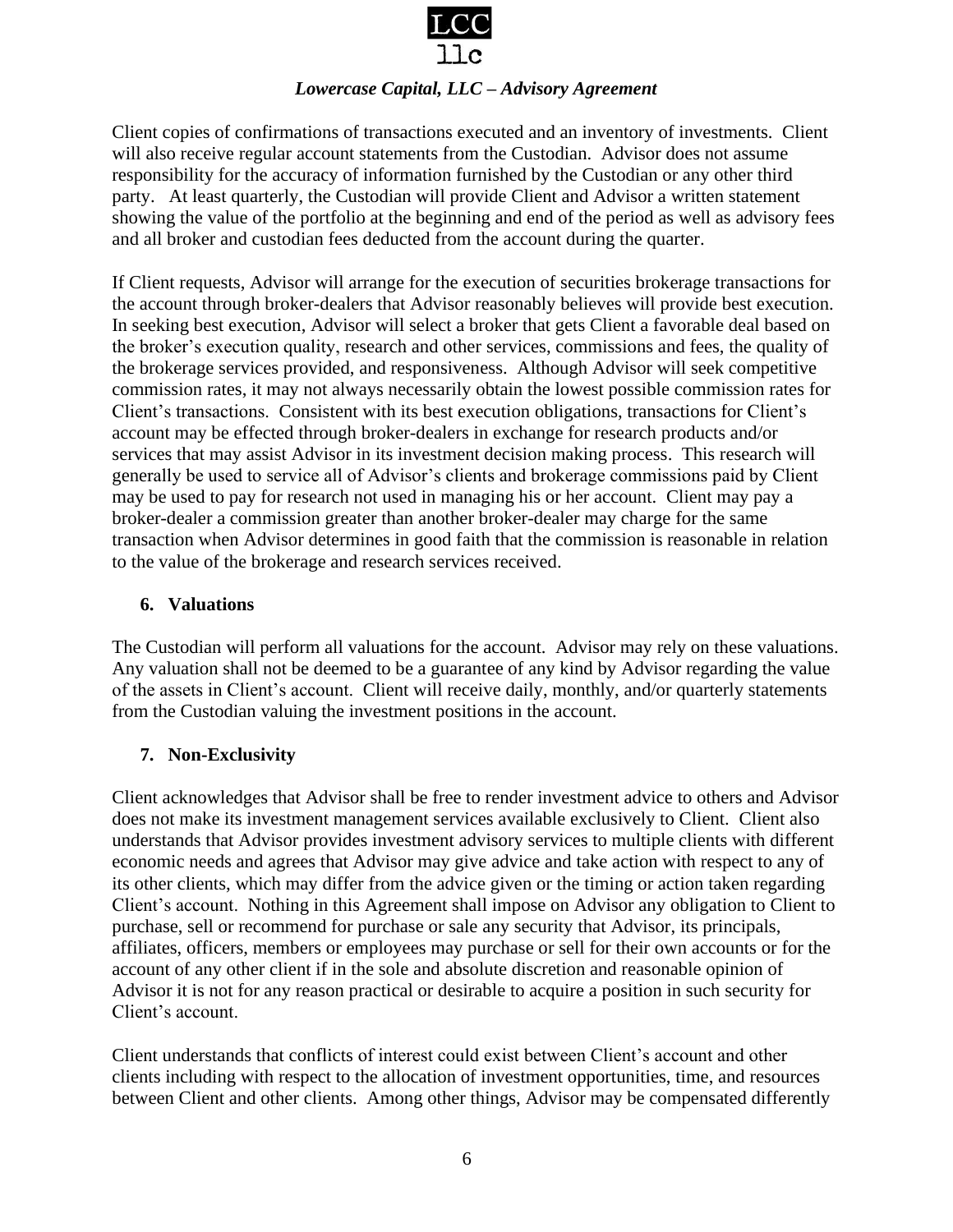

by Client than by other clients. Advisor will regularly monitor the performance and investment portfolio of Client while also fulfilling its duty to manage other client accounts. Advisor may determine in its sole discretion to allocate certain investment opportunities to its other clients and not Client and vice versa. Advisor may also pursue and execute trades in the same or different securities for Client and other clients at different times and it may purchase or hold securities for Client at the same time as it sells such securities for other clients or sell securities for Client at the same time that it purchases or holds them for other clients. Although Advisor will use its best efforts to manage all client accounts consistently, factors including date of account opening, account additions, withdrawals, and different investment choices may lead to different investment performances for similarly situated clients. Client also acknowledges that transactions in a specific security may not be accomplished for all clients at the same time at the same price.

## **8. Aggregation of Trades**

Transactions for Client's account will be effected independently of transactions in other client accounts. Client understands that order aggregation may result in lower commissions or other transaction costs and that order aggregation is a service that can be obtained through other investment advisors.

# **9. Trade Errors**

Advisor will place all trades in the account electronically or by phone. Advisor assumes responsibility for any account losses for trading errors directly resulting from Advisor's failure to follow its trading procedures or from a lapse in Advisor's internal communications and will compensate Client for any corresponding losses.

Client acknowledges, however, that Advisor will not be responsible for account errors or losses that occur when Advisor has used its best efforts to execute trades in a timely and efficient manner. If a trade or some portion of a trade is not effected or an electronic error occurs through no fault of Advisor, resulting in an account not being traded at the time or price initially intended or at the same time or at the same price as other clients, the resulting loss will not be considered a trading error for which Advisor is responsible. Advisor will not be responsible for trades that are not properly executed by any clearing firm, custodian, mutual fund, or insurance company, when Advisor properly submitted the order.

## **10. No Illegal Investments or Transactions**

In no event is Advisor obligated to make any investment or enter into any transaction that Advisor believes in good faith would violate any federal or state law or regulation.

## **11. Inside Information**

Client acknowledges that Advisor obtains information from a wide variety of publicly available sources and does not claim to have sources of material nonpublic ("inside") information. Advisor is not obligated to seek any inside information about any issuer of securities. Nor is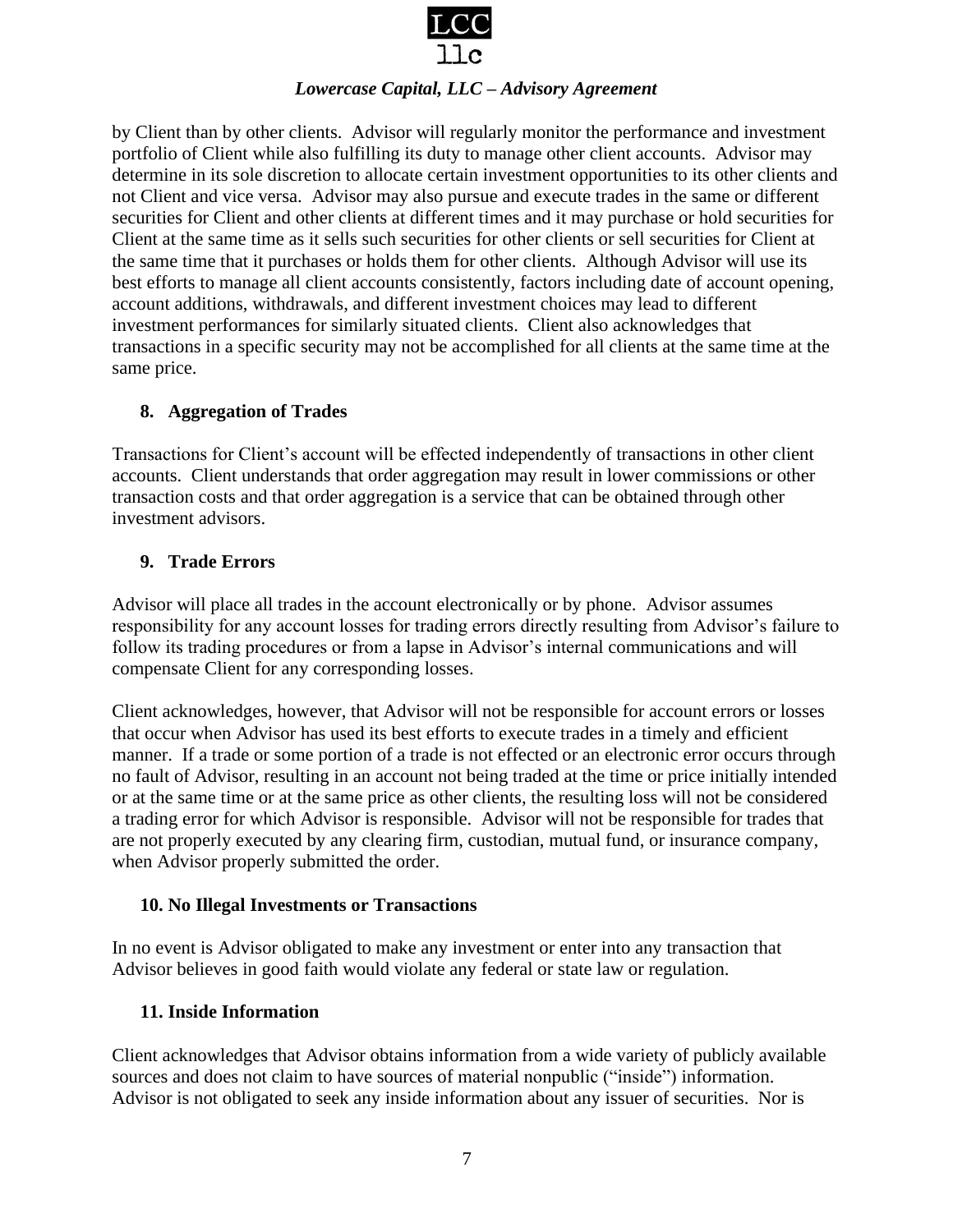

Advisor obligated to purchase or sell, or to recommend for purchase or sale for Client's account, the securities of any issuer on the basis of any inside information that may come into Advisor's possession.

# **12. Proxies**

Advisor is not required to take any action or render any advice with respect to the voting of proxies regarding the issuers of securities held in Client's account except as may be directed by Client or otherwise required by law. Client is responsible for all decisions concerning the voting of proxies for securities held in his or her account, and Advisor cannot give any advice or take any action with respect to the voting of these proxies. Also, Advisor shall have no responsibility to render legal advice or take any legal action on Client's behalf with respect to securities then or previously held in the account or the issuers thereof, that become the subject of legal proceedings, including bankruptcy proceedings or class actions. Client remains responsible for: (i) directing the manner in which proxies solicited by issuers of securities will be voted; and (ii) making all elections relating to mergers, acquisitions, tender offers, bankruptcy proceedings and other events pertaining to the securities in the account.

Advisor will instruct the Custodian to forward copies of all proxies and shareholder communications relating to the assets in the account, including information concerning legal proceedings or corporate actions involving securities in the account to Client and not Advisor. The Custodian, and not Advisor, is responsible for timely transmission of any proxy materials to Client.

# **13. Reports**

Advisor will provide Client with written quarterly reports for the account as soon as reasonably possible after the end of each quarter. These quarterly reports will provide Client with a comprehensive overview of the account's market valuation, relative market performance and success in achieving Client's investment objectives. Advisor is not required to verify any information received from Client or Client's other professional advisors and is expressly authorized to rely on it in performing Advisor's services and in providing reports. Advisor cannot and does not guarantee the accuracy or completeness of any report or any other information provided to Client or Advisor by the Custodian or another service provider to Client.

Client acknowledges that Advisor's reporting of assets over which Advisor does not have discretionary authority is done as an accommodation to Client only and does not indicate that Advisor is providing investment management, review or monitoring services regarding these assets. Client, not Advisor, remains exclusively responsible for the investment performance of these assets.

Client agrees to carefully review upon receipt all confirmations, statements and reports sent by Custodian to Client and compare those to the reports received from Advisor. Client must notify Advisor and/or the Custodian of any discrepancy or unauthorized activity.

# **14. Legal, Tax and Accounting Advice**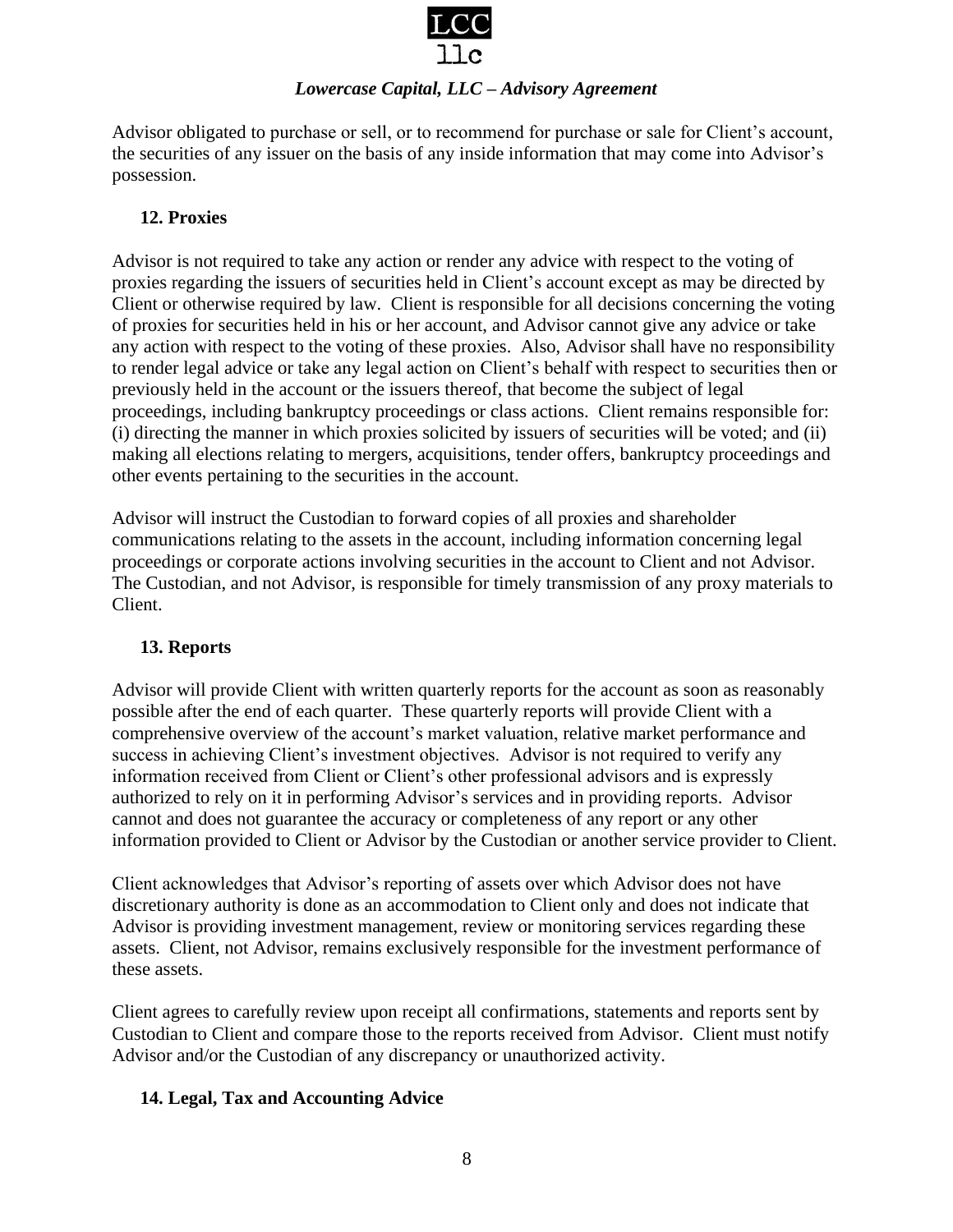

Client expressly understands and agrees that Advisor is not qualified to, and does not purport to provide, any legal, accounting, estate, actuary, or tax advice or to prepare any legal, accounting or tax documents. Nothing in this Agreement shall be construed as providing for such services. Client will rely on his or her tax attorney or accountant for tax advice or tax preparation. Even if Advisor's reports to Client may be used to assist Client in preparing tax returns, the reports do not represent the advice or approval of tax professionals. But Client may request Advisor to provide assistance in the coordination of estate and tax planning with Client's designated estate and tax advisors.

Client agrees to review the brokerage statements, transaction confirmations and tax reporting forms provided by the Custodian for tax-related information. Client acknowledges that any sales, exchanges or dispositions of securities may have federal and/or state income tax consequences for Client and may result in Client having to pay additional income taxes.

# **15. Liability**

Except as otherwise provided by law, Advisor or its officers, directors, employees or affiliates will not be liable to Client for any loss:

- a. Client may suffer as a result of Advisor's investment decision or other action taken or omitted in good faith and with the degree of care, skill, prudence and diligence that a prudent person acting in a similar fiduciary capacity would use in conducting an enterprise of a similar nature and with similar objectives under the circumstances;
- b. Caused by following Client's written or oral instructions;
- c. Caused by using inaccurate, outdated or incomplete information provided by Client and/or by Client's failure to promptly inform Advisor of changes in his or her financial and/or economic situation, investment objectives or any restrictions that may affect the management of Client's account;
- d. Caused by any action or omission by the Custodian, any broker or dealer to which Advisor directs transactions for Client's account or by any other third-party professionals or service providers;
- e. Resulting from the failure or delay in performance of any obligation under this Agreement arising out of or caused by circumstances beyond Advisor's reasonable control, including, without limitation, acts of God, earthquakes, fires, floods, wars, terrorism, civil or military disturbances, sabotage, epidemics, riots, interruptions, loss or malfunctions of utility, computer software or hardware, transportation or communication service, accidents, labor disputes, acts of a civil or military authority, governmental actions or inability to obtain labor, material, equipment or transportation; or
- f. Consisting of any indirect, special, incidental or consequential damages.

If Client's account contains only a portion of Client's total assets, Advisor shall only be responsible for those assets that Client designates as the subject of Advisor's investment management services under this Agreement. Client agrees that Advisor need not consider additional assets over which Client has not given Advisor discretionary trading authority.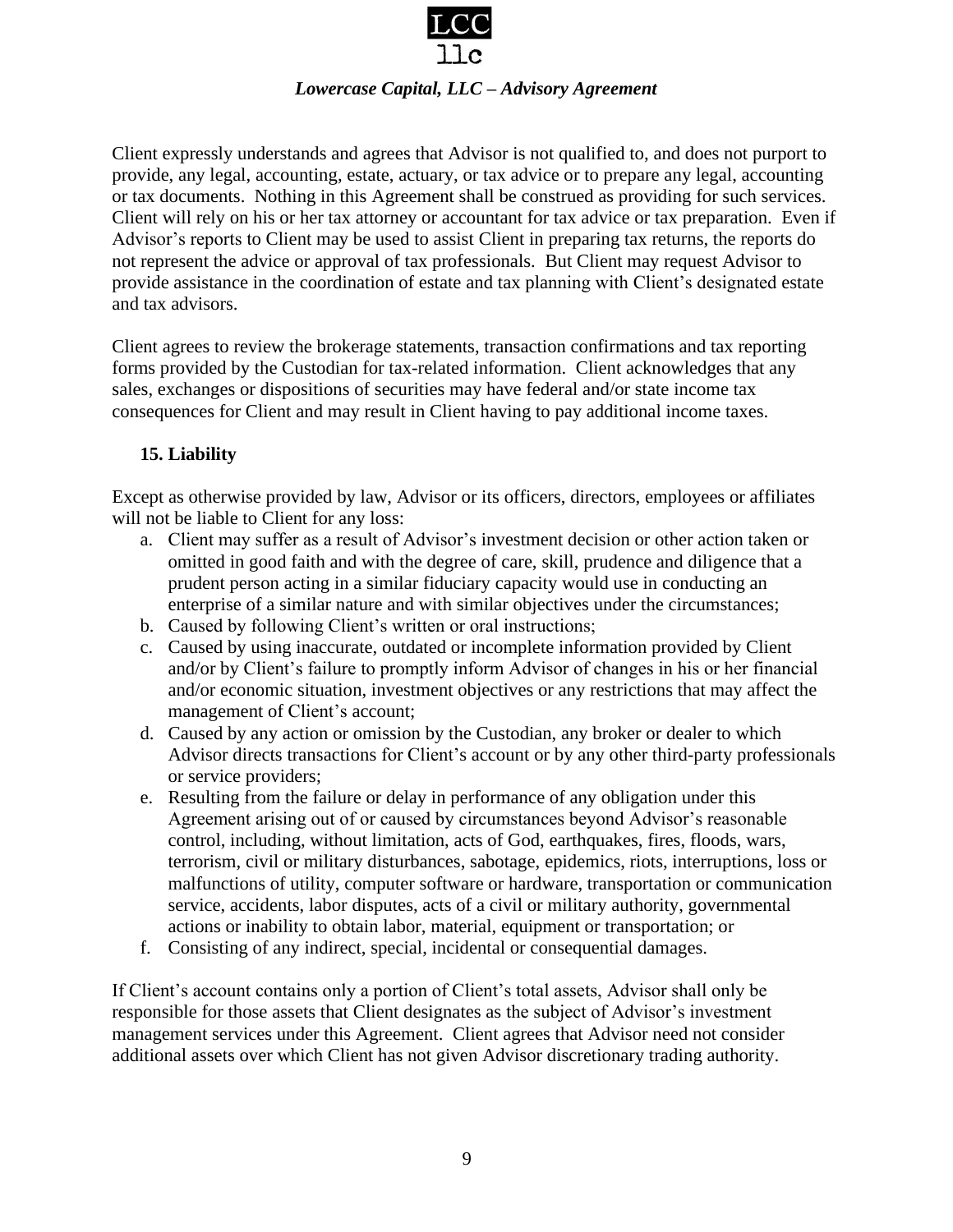

In certain instances, federal or state securities laws, including but not limited to the Advisers Act and the Employee Retirement Income Security Act ("ERISA"), impose liabilities on persons who act in good faith, and this Agreement does not waive or limit Client's rights under those laws.

# **16. Non-Waiver of Compliance**

Nothing in this Agreement, including any condition, stipulation or provision, may be interpreted to waive or limit any obligation of Advisor to comply with the Advisers Act or any rights that Client may have under applicable federal and state securities laws, rules and regulations.

# **17. Termination and Cancellation**

This Agreement will continue in effect until terminated by either party. Either party may terminate the Agreement at any time by giving thirty (30) days' signed written notice to the other party.

In the event that either party terminates this Agreement, any fees will be prorated to the date of termination and Client will be refunded any unearned portion of those fees. Termination of this Agreement will not affect:

- a. The validity of any action previously taken by Advisor;
- b. Any liabilities or obligations of the parties for transactions initiated before termination; or
- c. Client's obligation to pay and Advisor's right to retain fees for services rendered under the Agreement.

If a party terminates this Agreement, Advisor is not obligated to recommend or take any action with regard to the securities, cash or other investments in Client's account or liquidate any assets in Client's account after the termination date. It shall be Client's exclusive responsibility to provide written instructions to Advisor regarding any assets in the account following termination.

## **18. Binding Effect, Successors and Assigns, Assignment and Ownership Changes**

This Agreement shall be binding upon and inure to the benefit of the parties and their respective heirs, executors, successors, administrators, conservators, personal representatives, successors in interest, successors in trust, and permitted assignees.

Neither Client nor Advisor may assign this Agreement within the meaning of the Advisers Act and/or any applicable state securities law without the express prior written consent of the other party. Should there be a change of control of Advisor, the successor advisor will notify Client in writing within a reasonable time after such change and continue to provide the services previously provided to Client by Advisor. If Client continues to accept the services provided by the successor without written objection during the 60 days after receipt of the written notice from the successor, the successor may assume that Client has consented to the assignment and the successor will become the advisor to Client under the terms and conditions of this Agreement.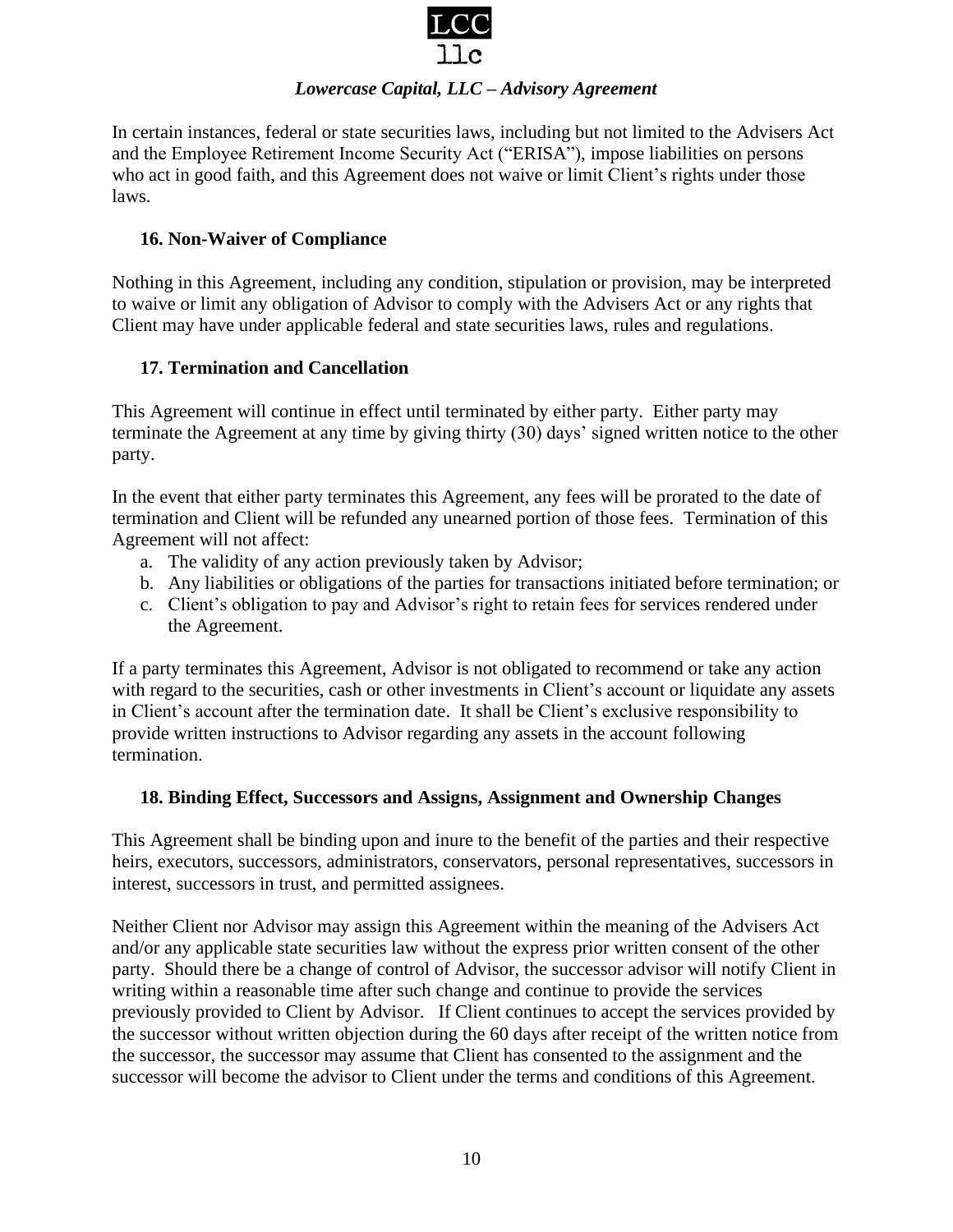

Client acknowledges that transactions that do not result in a change of actual control or management of Advisor shall not be considered an assignment pursuant to Rule 202(a)(1)-1 of the Advisers Act and/or any applicable state securities law.

# **19. Governing Law**

This Agreement will be governed by and construed in accordance with the laws of the State of Texas without giving effect to its conflict of laws principles. The Agreement shall also be construed in a manner consistent with the Advisers Act and the SEC rules and regulations under that Act and nothing in this Agreement shall be construed in any manner inconsistent with the Advisers Act or any SEC rule, regulation or order promulgated thereunder and applicable to Advisor.

# **20. Disclosure Concerning Advisor's Registration**

Advisor represents that it is currently duly registered as an investment advisor with the Texas State Securities Board pursuant to the Texas Securities Act.

# **21. Client Acknowledgement of Receipt of Form ADV Brochure and Privacy Policy**

Client acknowledges receipt of Part 2 of Form ADV; a disclosure statement containing the equivalent information; or a disclosure statement containing at least the information required by Part 2A Appendix 1 of Form ADV, if the client is entering into a wrap fee program sponsored by the investment adviser. If the appropriate disclosure statement was not delivered to the client at least 48 hours prior to the client entering into any written or oral advisory contract with this investment adviser, then the client has the right to terminate the contract without penalty within five business days after entering into the contract. For the purposes of this provision, a contract is considered entered into when all parties to the contract have signed the contract, or, in the case of an oral contract, otherwise signified their acceptance, any other provisions of this contract notwithstanding.

Client understands that Advisor will provide Client with an annual notice indicating the manner in which Client can obtain an updated Form ADV Part 2, and will provide Client with a copy of the same upon request.

Client also acknowledges receiving, on or before the date of this Agreement, copies of Advisor's Privacy Policy and agrees to allow Advisor to make such limited disclosures of Client information as are permitted under its Privacy Policy.

# **22. Confidentiality**

During the term and following the termination of this Agreement, the parties agree to treat as confidential all information and advice furnished by either party, including their agents and employees, and all transactions and investments held in Client's account. This confidential information shall not be disclosed to any third parties except as agreed upon in writing, as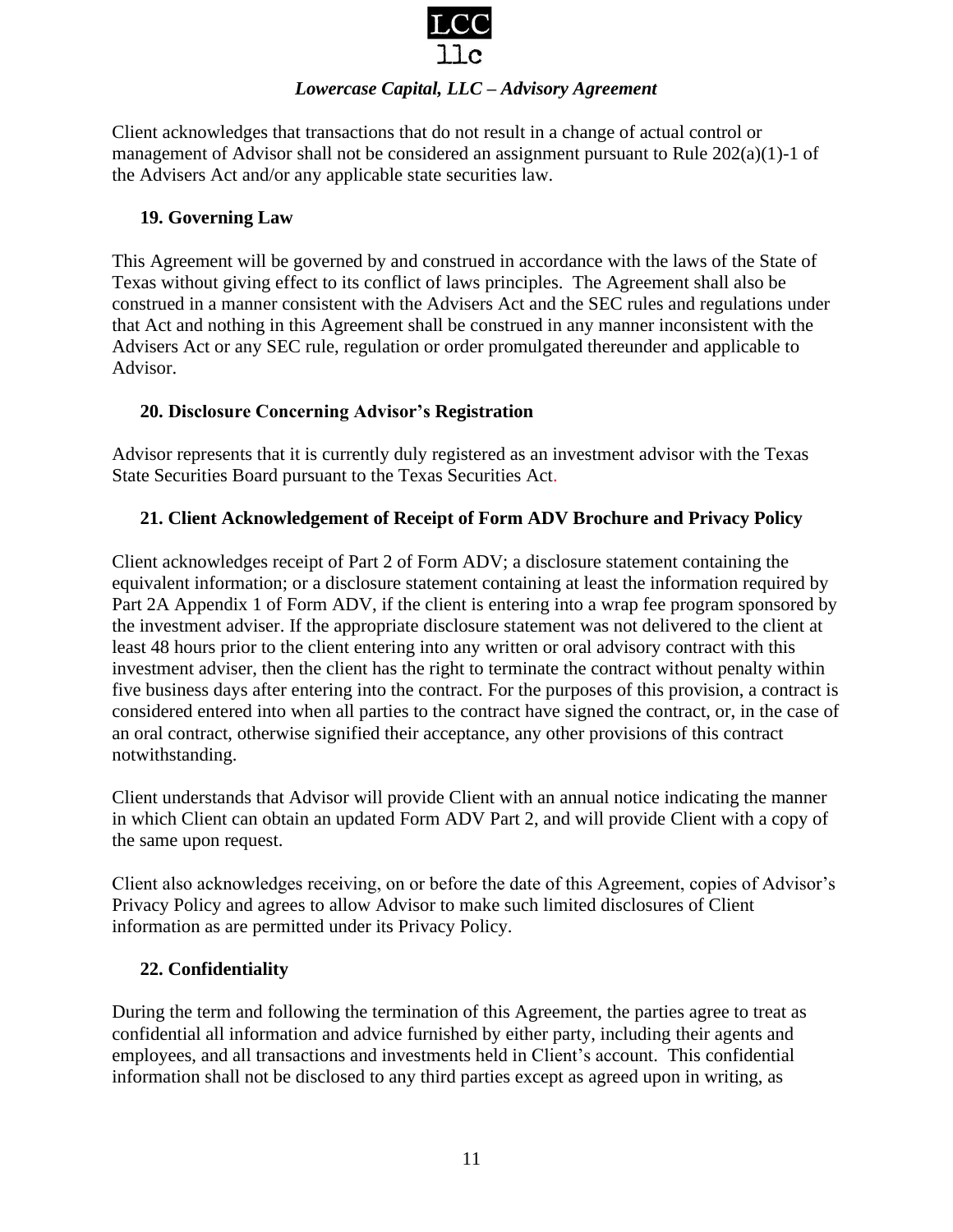

required by federal or state law, regulatory authorities, or as may be necessary to effect transactions in the account.

Client has received and reviewed a copy of Advisor's Privacy Policy detailing how Advisor protects Client's non-public personal information. Except as otherwise agreed in writing or as required by law, Advisor will keep confidential all information concerning Client's identity, financial affairs, and investments. Typically, Advisor will only disclose information Client provides to Advisor in connection with this Agreement as required by law, or as needed, to implement Client's investment needs or to perform the services contemplated by the Agreement. Client may disclose confidential information to its attorneys, accounts or other professional advisors who may need this information in connection with providing services to Client provided that they agree to protect its confidentiality and to use the information only for the purpose of providing services to Client.

When this Agreement terminates, Client's documents will be returned upon request. Advisor may retain copies of documents and other information in its files for compliance purposes.

# **23. Representations**

Each party executing this Agreement represents that:

- a. If an individual, it is of legal age and capacity;
- b. It has full legal power and authority to enter into this Agreement;
- c. This Agreement will be legally binding and enforceable against such party when executed;
- d. The terms of this Agreement and the performance of the actions called for under the Agreement by such party will not violate any law, regulation or contractual obligation to which such party is subject; and
- e. If one of the parties is an entity, that party represents that:
	- i. The entity is validly organized under the laws of the applicable jurisdiction;
	- ii. This Agreement has been entered into by an appropriate agent with power to bind the entity who is of legal age and capacity; and
	- iii. This Agreement has been duly authorized by appropriate entity action and when executed and delivered will be binding in accordance with its terms.

Client confirms that the terms of this Agreement and his or her engagement of Advisor do not violate any obligations of Client, whether arising by contract, operation of law or otherwise.

Client warrants and represents that he or she owns all property deposited in the account free and clear of any lien or encumbrances and that no restrictions on disposition exist as to any such property.

Client agrees to notify Advisor in writing of any event that might affect his or her authority or the validity of the Agreement. Client and Advisor agree to immediately notify each other in writing if any of the representations set forth in this section of the Agreement cease to be accurate.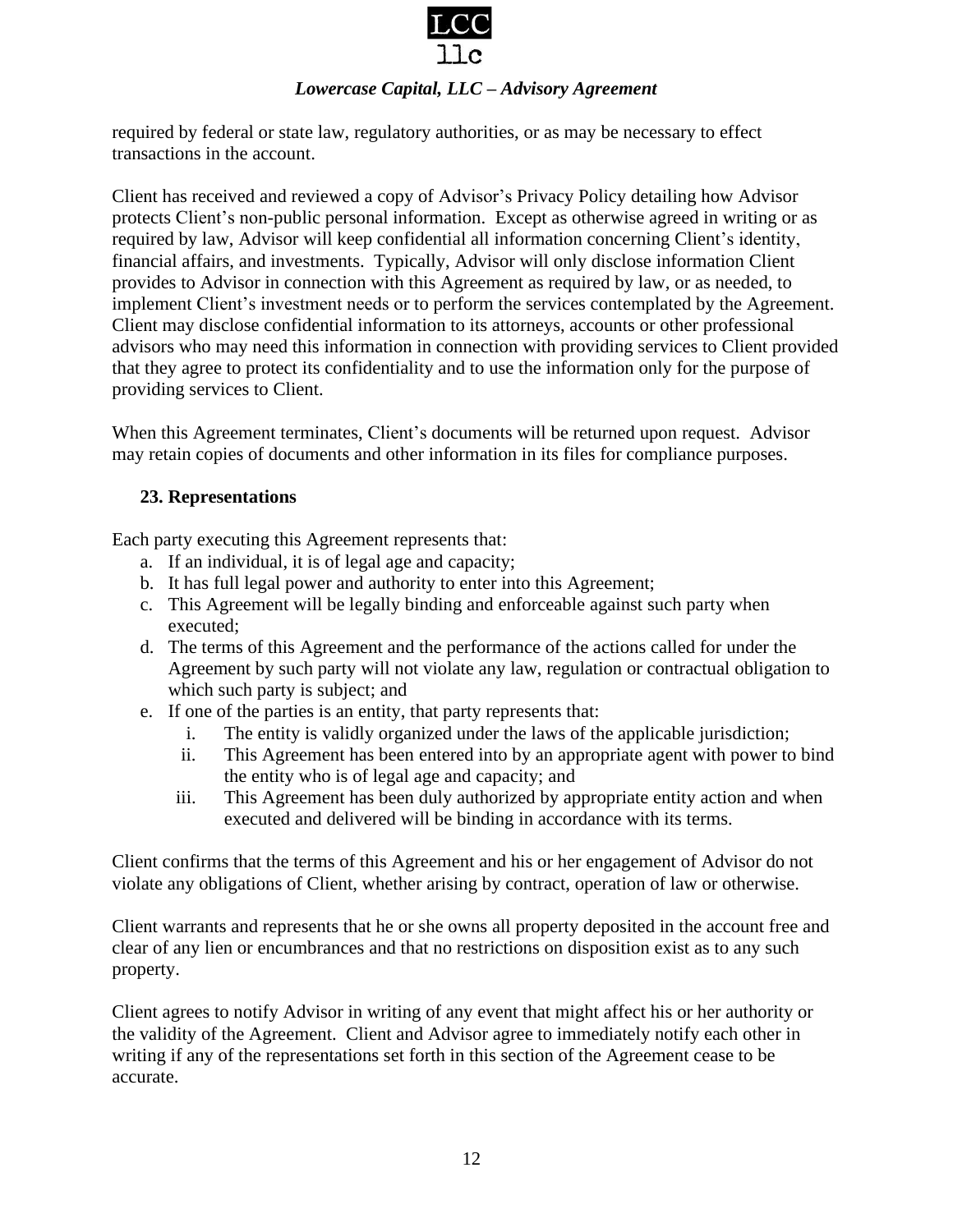

# **24. Relationship with Multiple Owners of Client's Account**

[If more than one person or entity has an ownership interest in the account, include this section.] Client acknowledges that multiple persons have an ownership in the account and each person or entity agrees to be jointly and severally liable for all obligations under this Agreement with respect to the account. Advisor will base its investment advisory services under this Agreement on Clients' joint goals as collectively provided to it. Advisor may rely on instructions and information it receives from either Client in connection with the handling of the account, the disposition of the assets, and the termination of the Agreement, unless and until such reliance is revoked pursuant to instructions attached to this Agreement signed by all clients.

If Advisor receives conflicting instructions from multiple signatories to this Agreement or is aware of a dispute or conflict of interest between such signatories (including, without limitation, separation or divorce proceedings), Advisor may, in its sole discretion, refrain from taking action on instructions from one such signatory until all signatories consent in writing to the same instruction. Advisor is not responsible for any claims or damages resulting from such reliance or accountable for any change in the relationship between joint clients. Each Client agrees to promptly close the account or open a new account if there is a change in his relationship with his co-owners.

Advisor shall not be responsible for any claims or damages resulting from:

- a. Reliance on the instructions provided by any signatory to this Agreement;
- b. Failure to act if Advisor receives conflicting instructions from multiple signatories to this Agreement or is aware of a dispute or conflict of interest between such signatories; or
- c. Any change in the status of the relationship between the clients.

#### **25. Arbitration Agreement**

To the extent not inconsistent with applicable law, Client and Advisor agree to settle by mandatory and binding arbitration any controversy between themselves and/or any officers, directors, employees, or agents of Advisor relating to this Agreement, this account or any account transactions, or in any way arising from Client's relationship with Advisor. The parties further agree that this arbitration shall be conducted in accordance with the rules of the American Arbitration Association ("AAA") and shall be submitted to the AAA for resolution if the AAA accepts jurisdiction.

By signing this Agreement, Client and Advisor understand and agree that:

- a. The parties are giving up the right to sue each other in court, including the right to a trial by jury, but this agreement to arbitrate does not constitute a waiver of the right to seek a judicial forum where such waiver would be void under federal securities laws, including but not limited to the Advisers Act;
- b. Arbitration awards are generally final and binding, and a party's ability to have a court reverse or modify an arbitration award is very limited;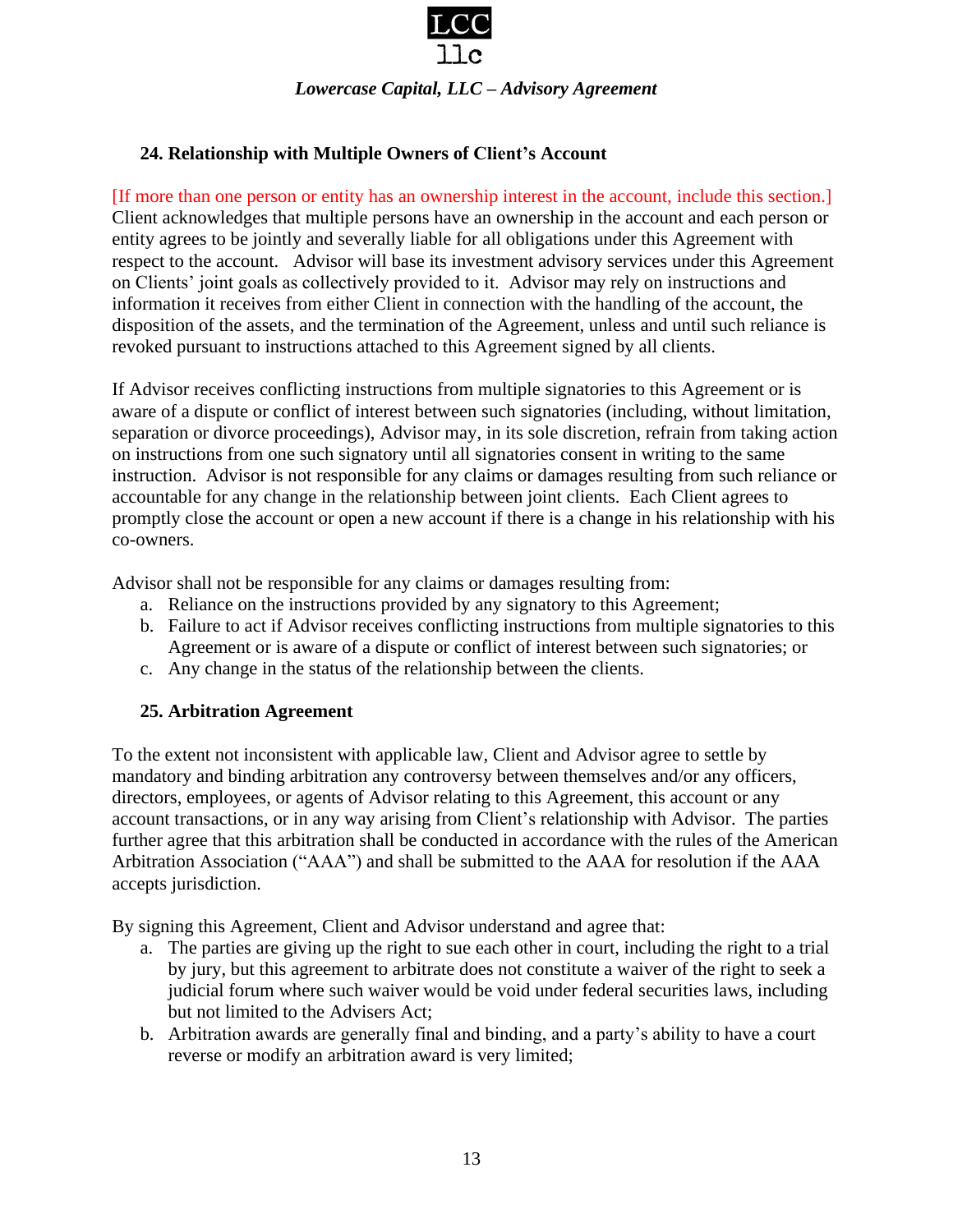

- c. The parties' ability to obtain pre-arbitration discovery including documents, witness statements, or other discovery is generally more limited in arbitration than in court proceedings;
- d. The arbitrators do not generally have to explain the reason(s) for their award and any party's right to appeal or to seek modification of rulings by the arbitrators is strictly limited;
- e. The list from which the arbitrators are selected may include a minority of arbitrators who were or are affiliated with the securities industry;
- f. The rules of some arbitration forums may impose time limits for bringing a claim in arbitration;
- g. The rules of the arbitration forum in which the claim is filed and any amendment thereto are incorporated into this Agreement;
- h. The arbitration will be pursuant to the Federal Arbitration Act;
- i. Judgment upon the award rendered by the arbitrator may be entered in any court having jurisdiction; and
- j. This pre-dispute arbitration agreement shall survive the termination of the Agreement or Advisor's advisory services under this Agreement.

Client acknowledges and agrees that he has had a reasonable opportunity to review and consider this arbitration provision prior to executing this Agreement.

Any arbitration is voluntary in nature and the parties understand that by agreeing to arbitrate their disputes that are not waiving any rights under the Advisers Act and/or any applicable federal or state securities laws.

# **26. Death and Disability**

Client's death, disability or incompetency will not automatically terminate or change the terms of this Agreement. But Client's executor, personal representative, guardian, attorney-in-fact or other authorized representative may terminate this Agreement by giving written notice to Advisor. Client recognizes that the Custodian may not permit any further account transactions until such time that any documentation required to establish authority regarding of Client's account is provided by Client's representative.

## **27. Notices and Consent to Electronic Delivery**

Any notice given to a party under this Agreement (including notices, instructions, and directions related to changes in Client's investment objectives) must be in writing and shall be effective upon receipt by the other party, if delivered to the party at its mailing or email address specified in this Agreement.

Client agrees and consents to have Advisor deliver or make available electronically all current and future agreements, agreement revisions, deliveries and offers of Form ADV Part 2, account statements, notices (including privacy notices), letters, regulatory communications and other information, documents, data, records and reports related to the account. Electronic communications may include email delivery and/or electronic communications via Advisor's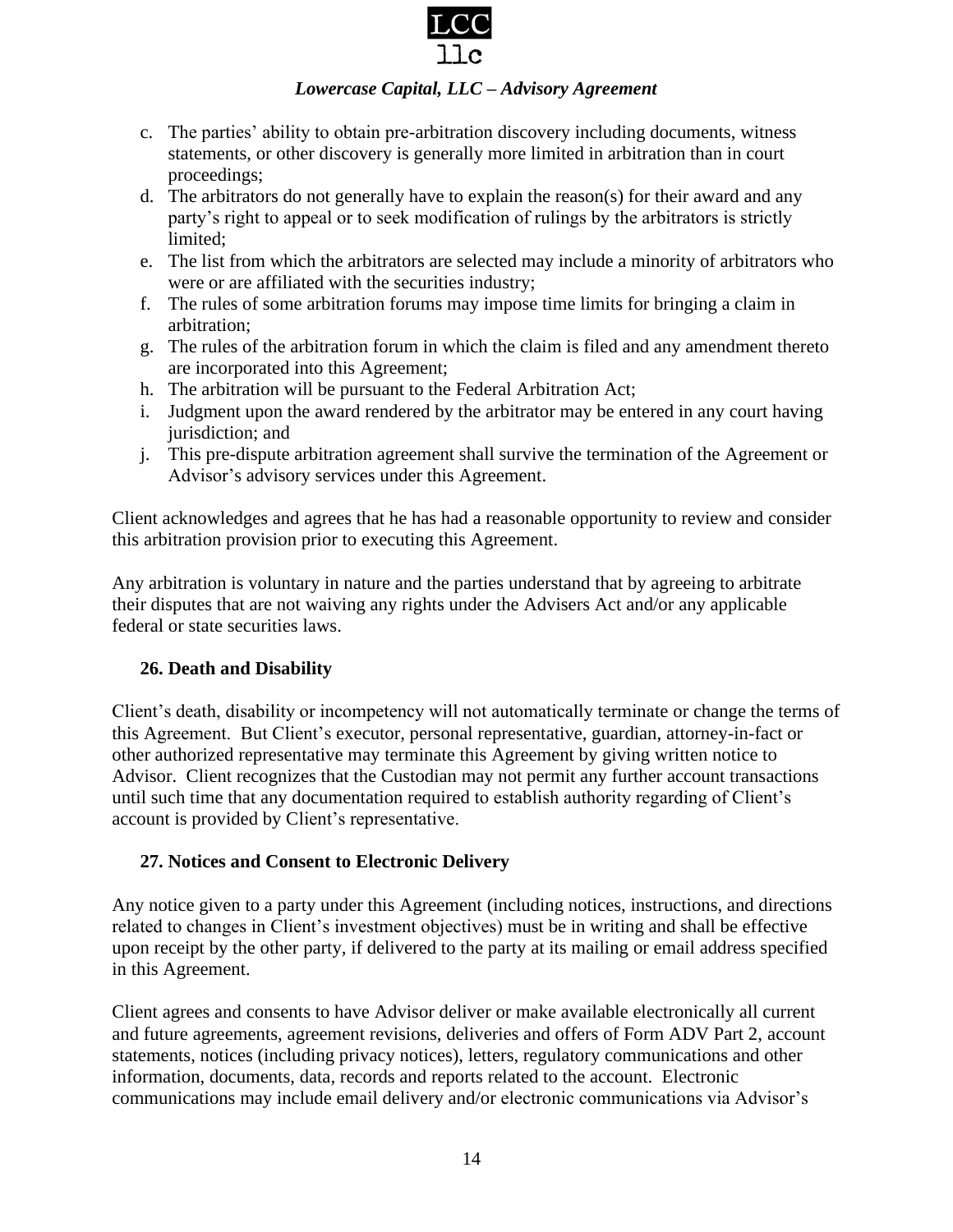

website. Client acknowledges and agrees that such email delivery and electronic provision will constitute delivery. Client acknowledges and agrees that it must inform Advisor in writing of any changes to his email address. Client may revoke this consent to email and electronic delivery at any time by providing advance written notice to Advisor. Client understands that there are risks associated with electronic delivery of information, including the risk of system outages or interruptions, which may, among other things, inhibit or delay Client's receipt of information. Advisor will not be liable for any interception by any third party of the information transmitted electronically. Client acknowledges that it is his or her responsibility to immediately review communications delivered via email to the email address provided to Advisor. At its discretion, Advisor may still choose to send any correspondence in hard copy format. If Client withdraws this consent to receive communications electronically, Advisor will provide the required documentation in hard copy format but reserves the right to close Client's account.

Client must send to Advisor all notices, correspondence, or other communication electronically to support@lowercasecapital.biz.

# **28. Miscellaneous**

Client agrees to the provision of this Agreement in English and represents that Client understands its terms and conditions. This Agreement contains the entire agreement between the parties, who have made no other representations or warranties. If any provision of this Agreement is unenforceable, it shall not invalidate other provisions. Failure of either party to enforce any term or condition of this Agreement is not a waiver of the term or condition.

## **29. Non-Discretionary Assets Under Management Election**

The Client

- $\circ$  does elect to open a non-discretionary assets under management account with \$ as an opening balance.
- o does not elect to open a non-discretionary assets under management account.

## **30. Discretionary Assets Under Management Election**

The Client

- $\circ$  does elect to open a discretionary assets under management account with \$  $\circ$ an opening balance.
- o does not elect to open a discretionary assets under management account.

## **31. Fee Based Training and Financial Planning Election**

The Client

- o does elect to receive fee based training and financial planning when requested by the client. Client will be billed hourly at a rate of \$125 for financial planning and \$100 for training services with payment due upon delivery of the service.
- o does not elect to receive fee based training and financial planning services.

## **32. Advice of Counsel**

Each party acknowledges that, in executing this Agreement, such party has had an opportunity to seek the advice of independent legal counsel, and has read and understood all of the terms and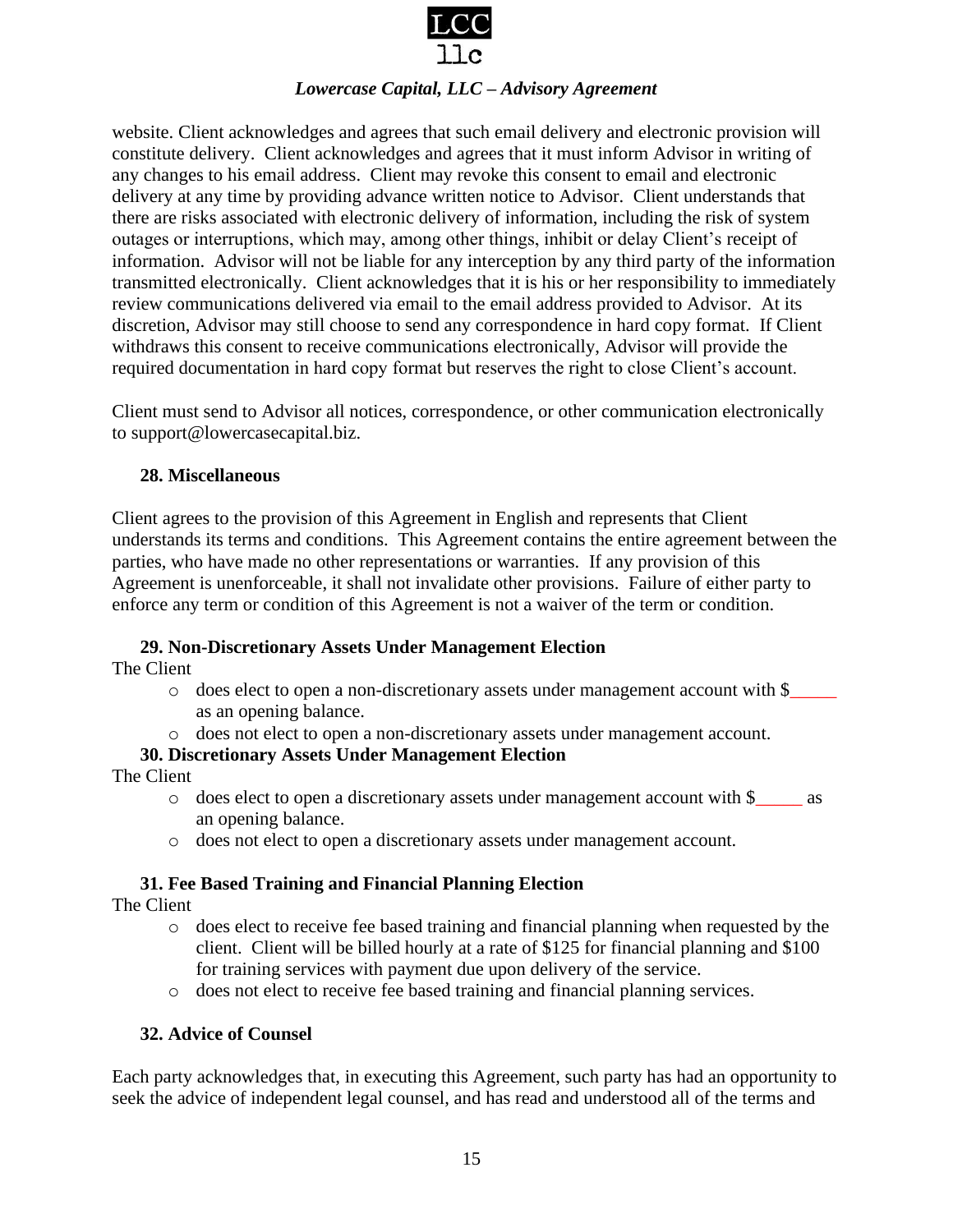

provisions of this Agreement. This Agreement shall not be construed against any party solely because such party drafted or prepared this Agreement.

**By executing this Investment Advisory Agreement, the parties acknowledge, understand and accept their respective rights, duties, and responsibilities.** 

**By signing this Investment Advisory Agreement, Client acknowledges that he or she has received Advisor's Form ADV, a copy of the Investment Advisory Agreement signed by both parties, and a copy of Advisor's Privacy Policy, and that he or she understands, accepts and agrees to all the terms of this Agreement.** 

**By signing this Investment Advisory Agreement, both parties agree to the arbitration provision set forth in Section 26 above. Each party represents that it has read and understands the foregoing arbitration provision.** 

#### **Client(s)**

| Signature     |  |
|---------------|--|
| Name          |  |
| Address       |  |
|               |  |
| Email address |  |

| Email address |
|---------------|
|               |
|               |

#### **Advisor**

| Advisor's name<br>Advisor representative's name<br>Advisor representative's title |  |
|-----------------------------------------------------------------------------------|--|
| Advisor representative signature                                                  |  |
| Address                                                                           |  |
| Email address<br>Date                                                             |  |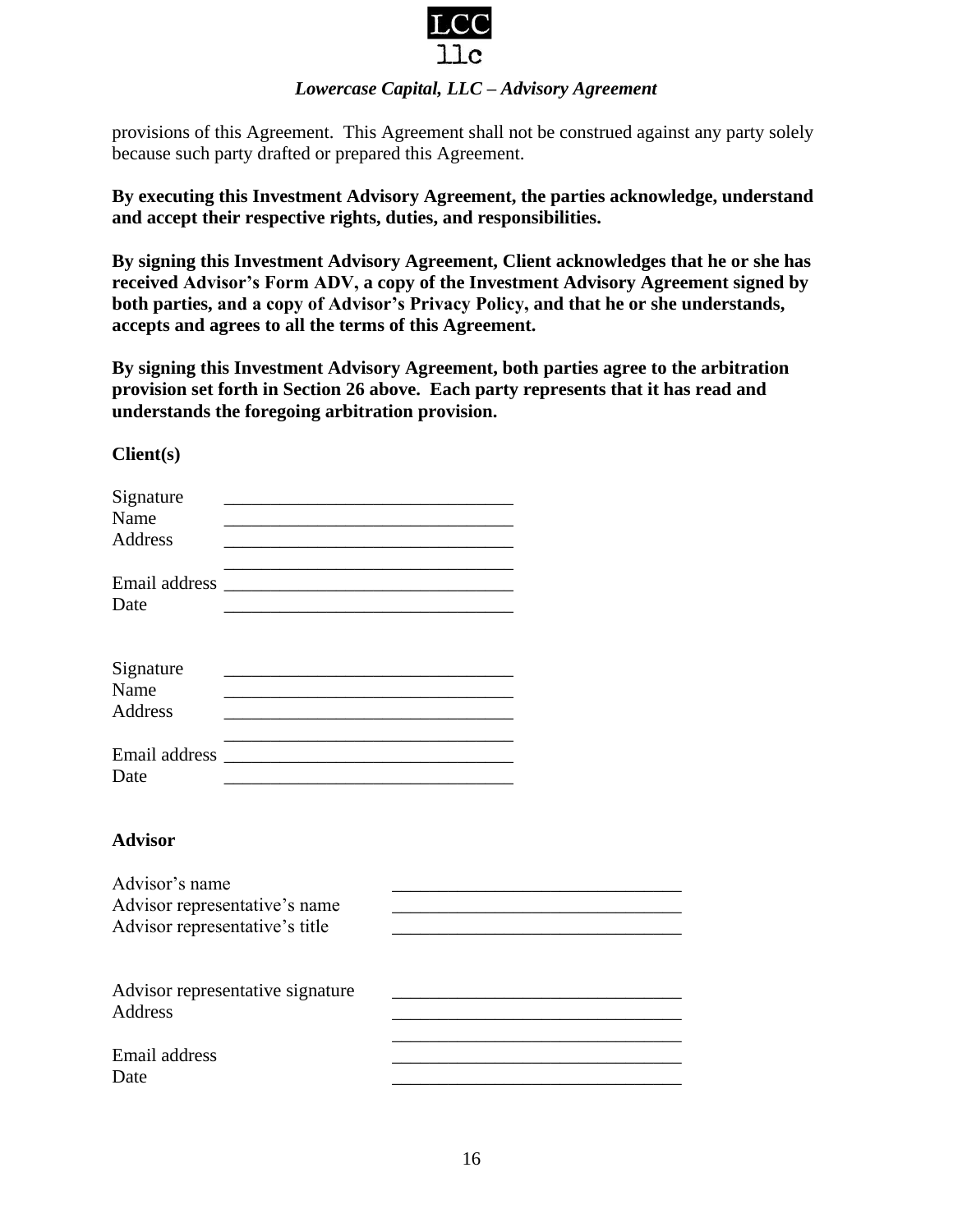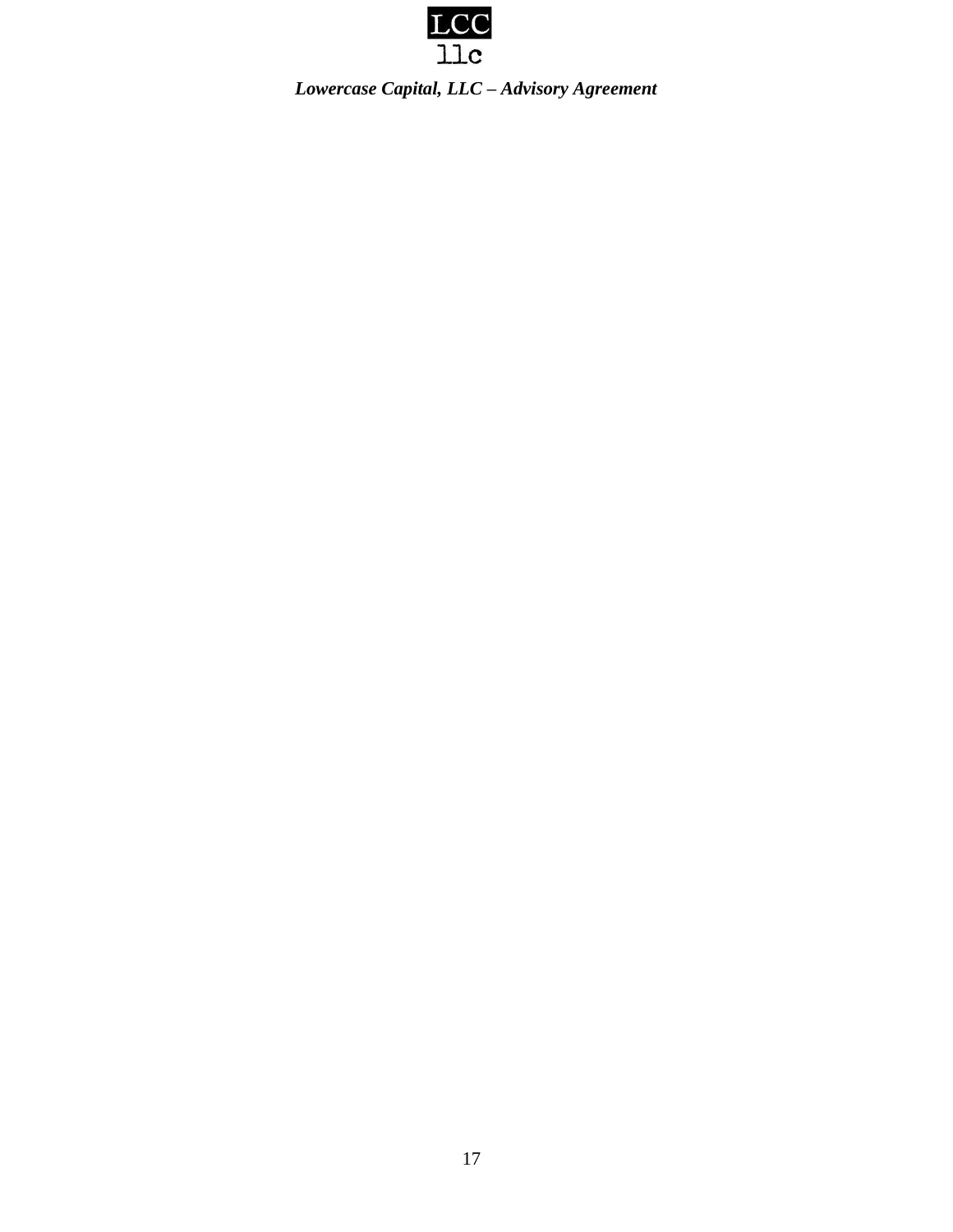

# **EXHIBIT A**

# **SCHEDULE OF FEES**

Client agrees to pay Advisor an Investment Advisory Fee for its investment advisory services, determined, calculated and payable as follows.

The Investment Advisory Fee is based on a percentage of Client's assets that Advisor managed and is calculated and charged in accordance with the following fee schedule:

| <b>Assets under Management</b> | <b>Annualized Fee</b> |  |
|--------------------------------|-----------------------|--|
| Assets less than \$250,000     | 1.00%                 |  |
| \$250,0001 to \$1,000,000      | 0.85%                 |  |
| \$1,000,001 to \$2,000,000     | 0.70%                 |  |
| \$2,000,001 to \$5,000,000     | 0.55%                 |  |
| \$5,000,001 and above          | 0.40%                 |  |

For example: John holds an account with an average daily balance of \$1,350,000 at the end of quarter 1. John would be billed \$2,362.50 (0.70% divided by 4) in management fees for that quarter. In quarter 2 John increases his account size resulting in an average daily balance of \$3,545,000 at the end of quarter 2. John will be billed \$4,874.38 (0.55% divided by 4) in management fees for that quarter.

The Investment Advisory Fee is based on the average daily balance of Client's account for that billing period multiplied by the applicable annual rate and divided by 4. The Investment Advisory Fee is billed and payable quarterly (covering the preceding quarter) within ten (10) days after the end of the applicable quarter for which payment is. Client's designated Custodian, an independent and unaffiliated party, will provide all quarter-end security valuations used to calculate the Investment Advisory fee, independent from any Advisor involvement.

If the Investment Advisory Agreement is executed at any time other than the first day of a calendar quarter, one of the parties terminates the Agreement, or Client prepays advisory fees or withdraws or adds assets to the account, the Investment Advisory Fee will be prorated based on the number of days in the quarter that Client was a client of Advisor or the assets were under Advisor's management.

At Advisor's discretion, Advisor may combine the account values of family members living in the same household to determine the applicable advisory fee. For instance, Advisor may combine account values for Client, his minor children, joint accounts with his spouse, and other types of related accounts. Combining account values may increase the asset total, ultimately resulting in Client(s) paying a reduced advisory fee based on the available breakpoints in the fee schedule laid out above. If Client authorizes Advisor to use margin in managing the account, the market value of the account and the corresponding fee payable to Advisor will be increased.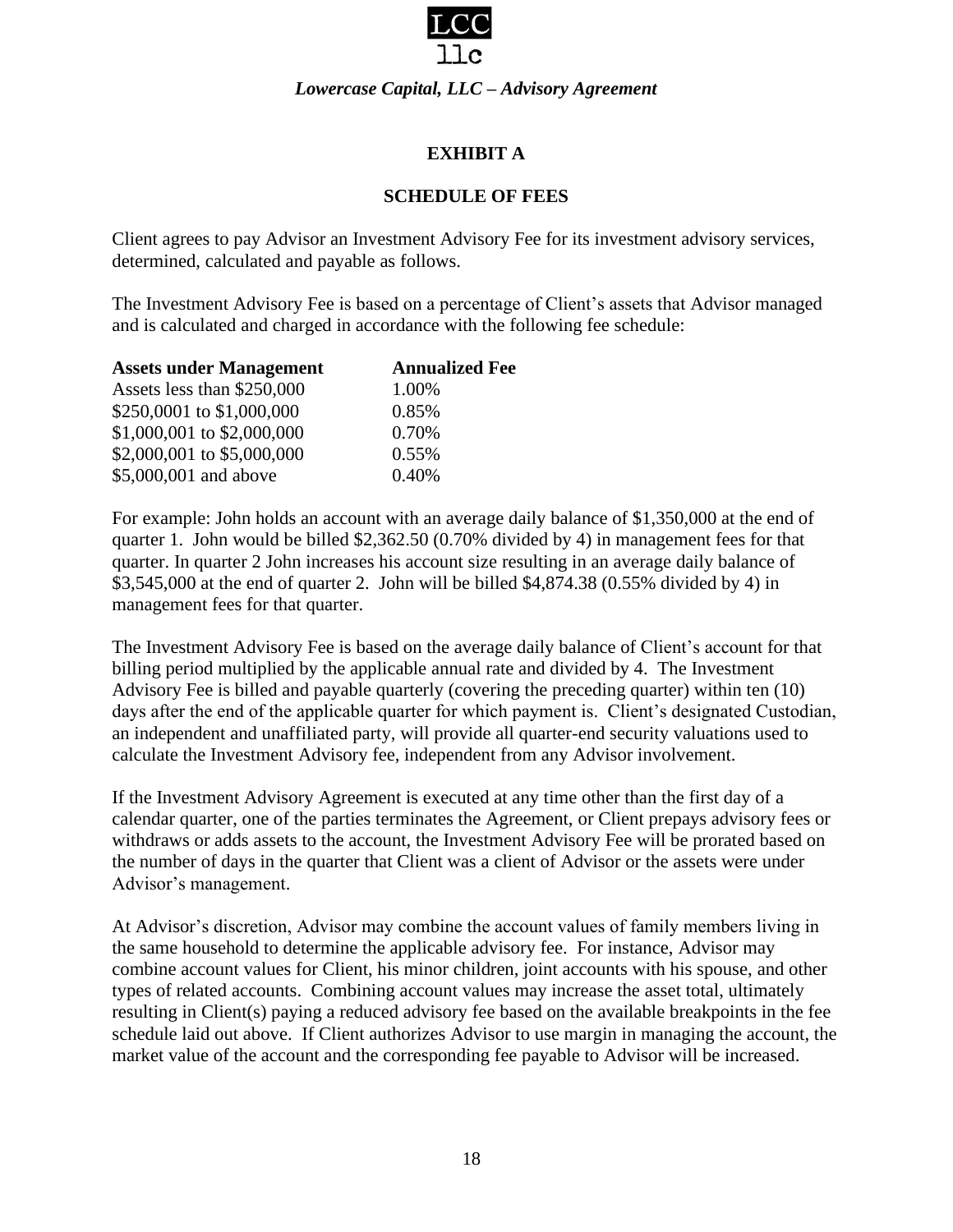

Advisor shall not be compensated on the basis of a share of capital gains upon or capital appreciation of the funds or any portion of the funds of Client.

**By signing this Exhibit, Client and Advisor agree to the above-described calculation and procedures for paying the Investment Advisory Fee due to Advisor for its investment advisory services to Client.** 

| Client(s)                           |                                                                 |  |  |
|-------------------------------------|-----------------------------------------------------------------|--|--|
| Name<br>Signature<br><b>Address</b> |                                                                 |  |  |
| Name<br>Signature<br><b>Address</b> |                                                                 |  |  |
| <b>Advisor</b><br>Advisor's name    | Advisor representative's name<br>Advisor representative's title |  |  |
| Address                             | Advisor representative signature                                |  |  |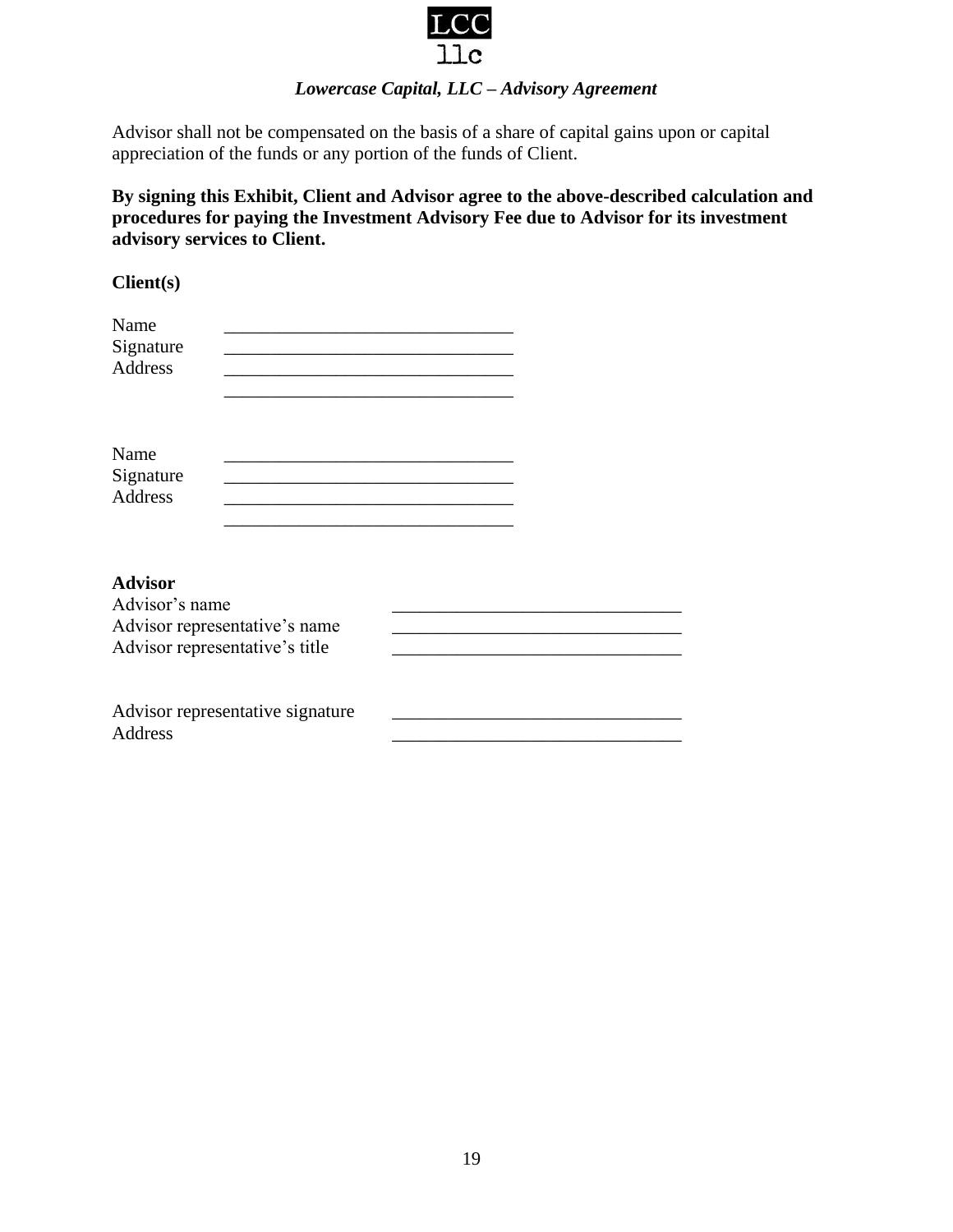

# **EXHIBIT B**

# **STATEMENT OF INVESTMENT POLICY**

### **PURPOSE AND SCOPE**

A client's Statement of Investment Policy ("SIP") is a key component of Client's personal investment strategy. The purpose of this SIP is to set forth in writing:

- o Client's objectives and goals related to the investment of the assets in Client's portfolio;
- o The asset classes that Advisor may trade and hold in Client's account;
- o The permissible ranges of exposure for Client's portfolio; and
- o Client's asset allocation and investment guidelines.

The information Client provided Advisor is instrumental in creating an investment strategy that best meets Client's needs. Defining Client's investment objectives, establishing Client's risk tolerance and understanding Client's investment time horizon are key components in developing an effective investment strategy suitable for Client.

This SIP is intended to summarize the investment philosophy and the procedures providing guidance for Client and Advisor. The investment guidelines described in this SIP should be updated over time as necessary to reflect Client's current status and philosophy regarding the investment of the portfolio.

Advisor will refer to Client's SIP as Client's investments grow and evolve. Advisor will use the criteria listed in Client's SIP to ensure that the investments selected for Client's portfolio continue to meet Client's requirements. If Client's circumstances or goals change, Client is responsible for contacting Advisor and asking that Client's SIP be updated to reflect as necessary so that Advisor can reevaluate and adjust the investment strategy for Client's account appropriately.

Advisor and Client will meet annually to review and update this SIP.

#### **Client Accounts under Advisor's Management**

| <b>Account Name/Title</b> | <b>Account Number</b> | <b>Current Market Value</b> |
|---------------------------|-----------------------|-----------------------------|
|                           |                       |                             |
|                           |                       |                             |
|                           |                       |                             |
|                           |                       |                             |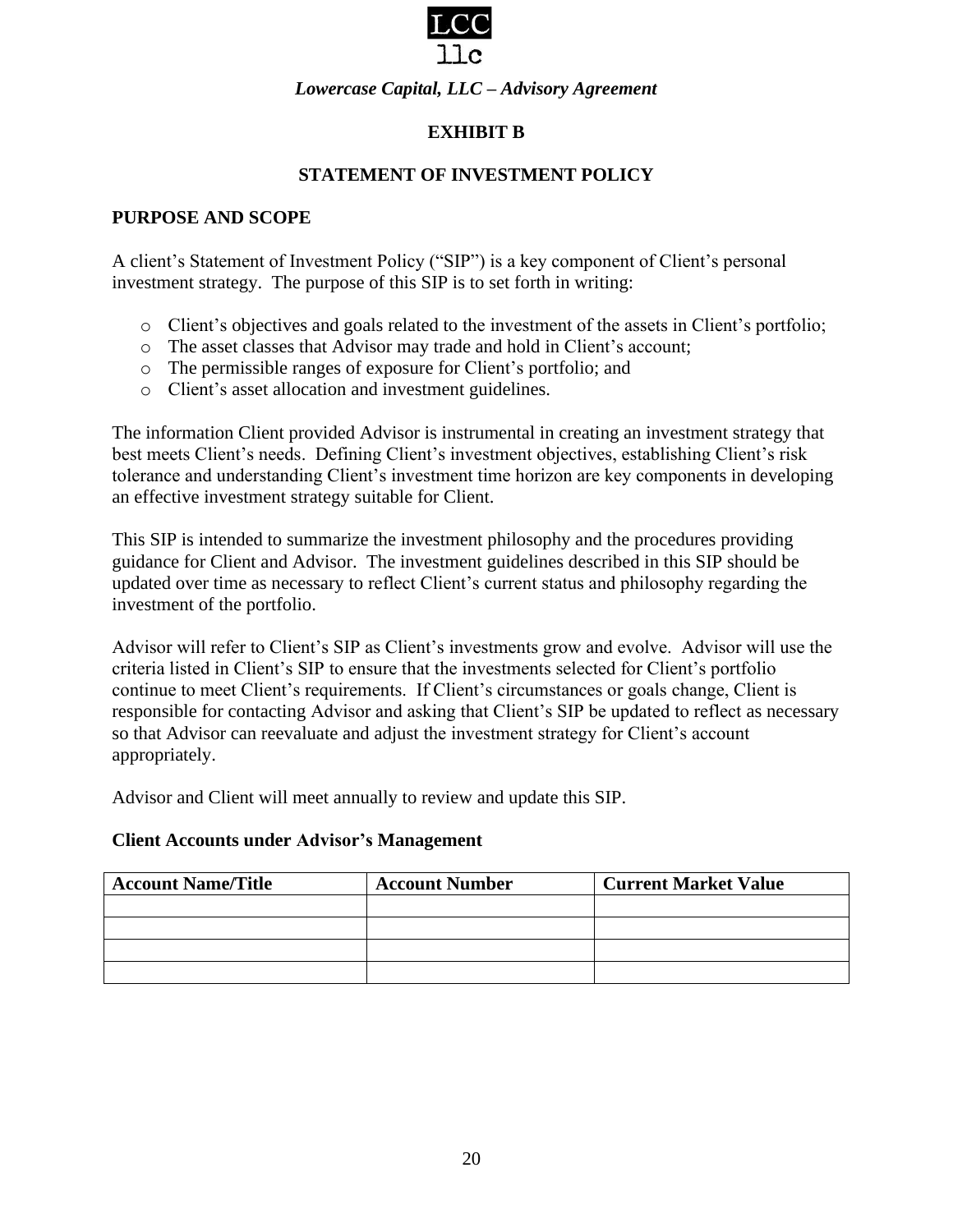

# **INVESTMENT, RETURN AND RISK OBJECTIVES**

#### **Investment objectives:**

Generally, there is a correlation between portfolio returns (either positive or negative) and the amount of risk Client is willing to assume. Clients looking for long-term growth in their portfolio tend to experience high price fluctuations over the short term, and Clients generally need to accept higher portfolio risk if they seek higher returns.

#### o **Aggressive Growth**

*Client is not concerned with the level of fluctuation in his portfolio value. Client is prepared to take substantial risk to achieve his investment goal of significantly growing his portfolio.* 

## o **Moderate Growth**

*Client is less concerned with the level of fluctuation in his portfolio value and is prepared to accept some leverage to achieve his investment goals. Client has no need to receive current income from his portfolio.* 

#### o **Cautious Growth**

*Client is willing to accept a moderate level of fluctuation in his portfolio's value. Client has no need to receive current income from his portfolio.* 

### o **Growth and Income**

*Client seeks both higher returns from capital appreciation and some current income. Client hopes to achieve this by investing the portfolio primarily in growth equities, which produce little or no current income, and in incomeproducing investments of all grades, while recognizing and accepting the increased risks associated with investments of this type.* 

#### o **Current Income**

*Client's primary goal is to have a portfolio that produces current income. Client understands that a portfolio seeking income above the market average carries higher risks and can be more volatile than the general market.* 

## o **Capital Preservation**

*Client's primary goal is to preserve capital so the return must be at least equal to the inflation rate. Client is adverse to short-term loss and can accept only minimal fluctuations in his portfolio value. Client has a need for current income from his portfolio.*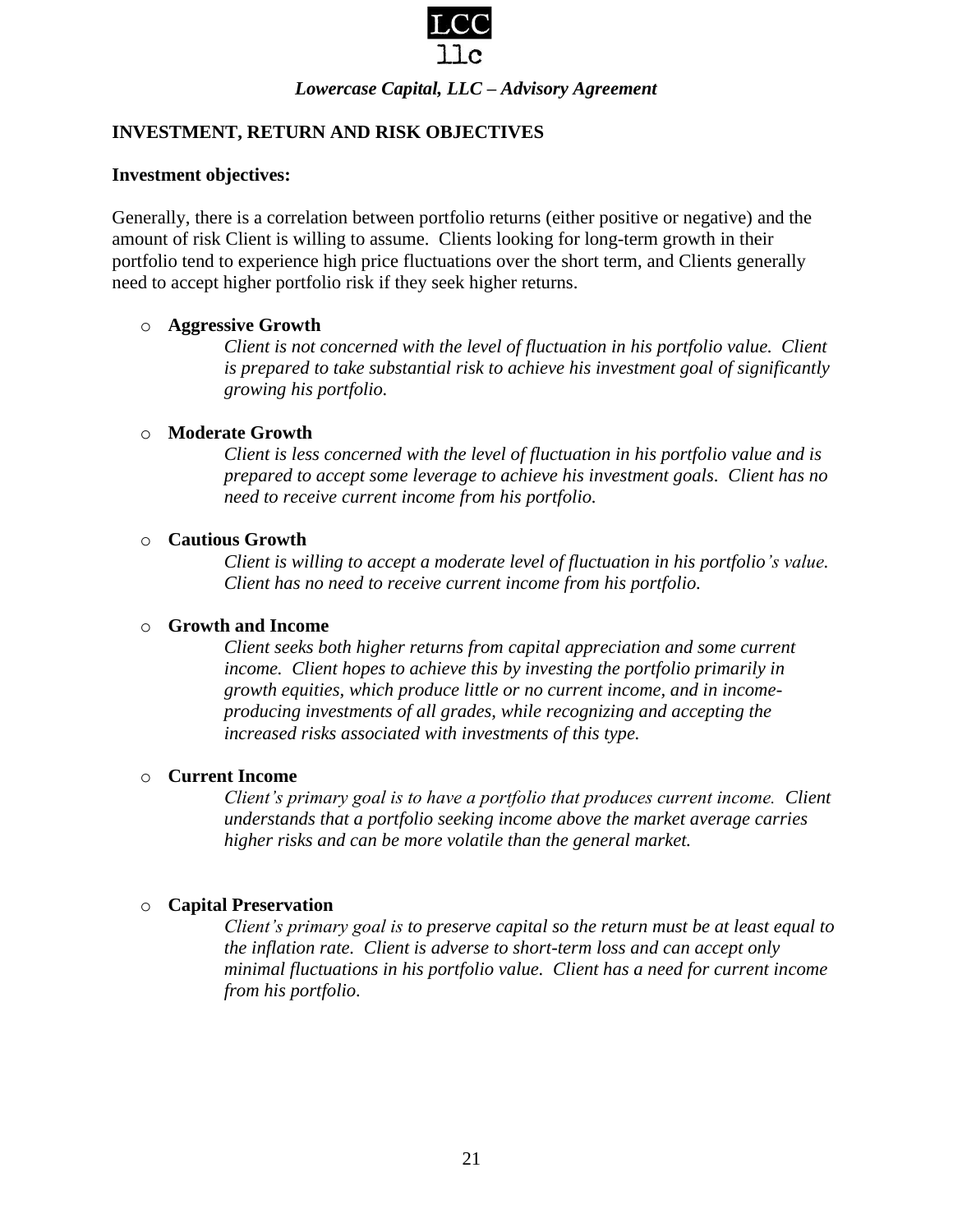

## **Client's estimated liquid net worth [excluding real estate]:**

- o \$0 to 250,000
- $\circ$  \$250,001 to \$500,000
- $\circ$  \$500,001 to \$1 million
- o \$1 million to \$5 million
- o \$5 million to \$10 million
- o More than \$10 million

## **Approximate percentage of net worth Client is entrusting to Advisor for investment:**

- o Less than 20%
- $\degree$  21% to 40%
- o 41% to 60%
- o 61% to 80%
- o More than 80%

#### **When Client needs the capital in the account:**

The longer Client's investment time horizon, the greater the likelihood that Client will achieve his investment objectives. Client's time horizon may thus affect his ability to accept risk. With a long time horizon, Client has a greater ability to accept risk because he has a longer period of time to recoup any investment losses.

- o No specific time horizon
- o This year

**\_\_\_\_\_\_\_\_\_\_\_\_\_\_**

**\_\_\_\_\_\_\_\_\_\_\_\_\_\_**

- $\circ$  1 to 2 years
- o 3 to 5 years
- o More than 5 years

**Client's expected average annual return for the portfolio in the long term (+10 years) before tax and after inflation:** 

**Client's minimum liquidity needs:**

#### **Whether capital in the account is needed to pay for a specific expense:**

- o No specific need
- o Children's college fund in the next 5 years
- o Retirement in the next 5 years
- o Upcoming bills (e.g., medical, mortgage)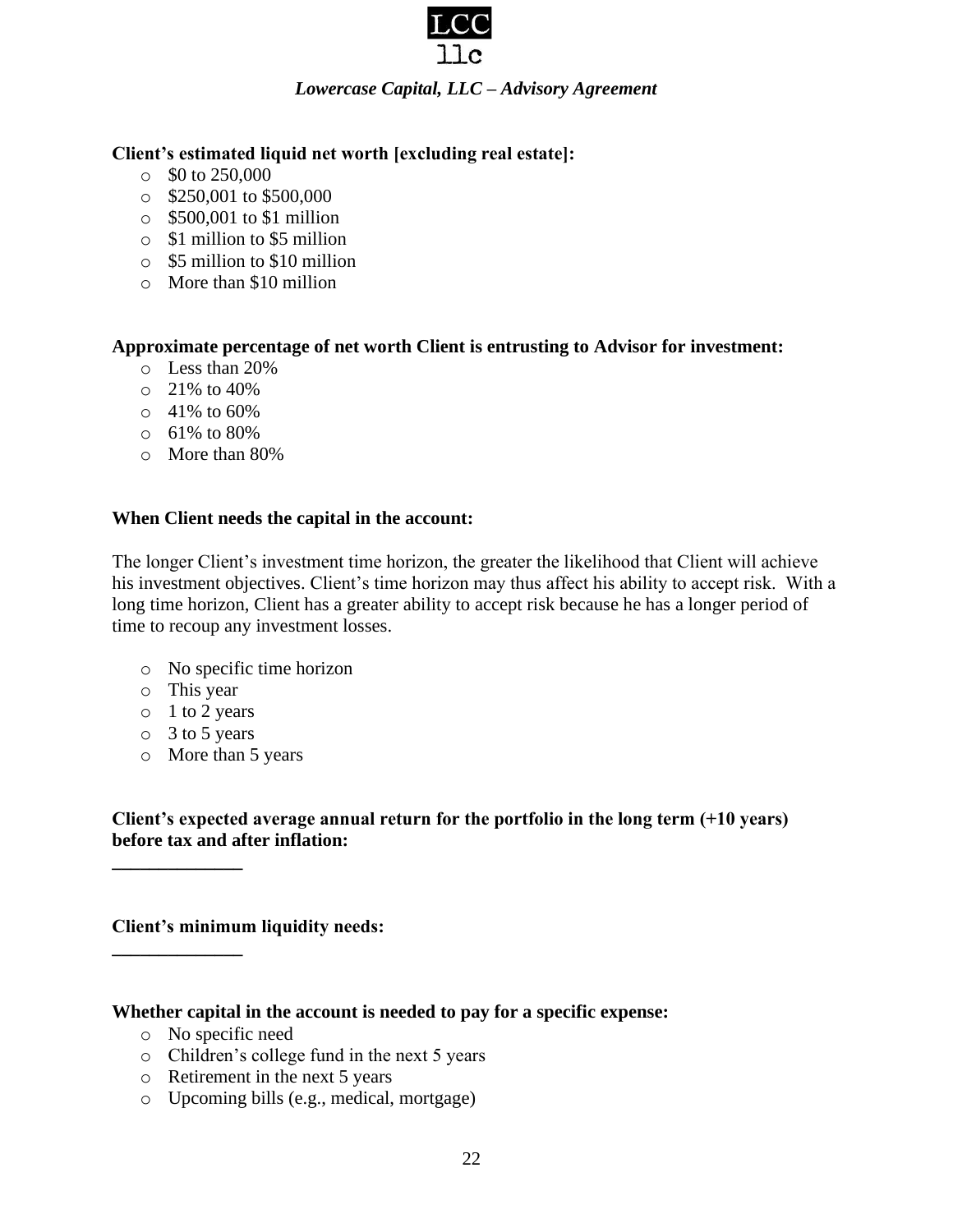

**Client's tax concerns:**

#### **Any legal or regulatory constraints in making investments in Client's account:**

**\_\_\_\_\_\_\_\_\_\_\_\_\_\_**

**\_\_\_\_\_\_\_\_\_\_\_\_\_\_**

#### **Risk Tolerance:**

Client's risk tolerance for the account should reflect the amount of risk Client is comfortable with. Client should notify Advisor when there are material changes in his financial condition or risk tolerance.

#### o **Conservative**

*Client values protecting principal over seeking appreciation, is comfortable accepting lower returns for a higher degree of liquidity and/or stability, and primarily seeks to minimize risk and loss of principal.* 

#### o **Moderately Conservative**

*Client values principal preservation, but is also confortable accepting a small degree of risk and volatility to seek some appreciation. Client wants greater liquidity and is willing to accept lower returns and minimal losses.* 

#### o **Moderate**

*Client values reducing risks and enhancing returns equally, is willing to accept modest risks to seek higher long-term returns, and may accept a short-term loss of principal and lower degree of liquidity in exchange for long-term appreciation.* 

#### o **Moderate Growth**

*Client values higher returns over the long-term, is willing to accept considerable risk, is comfortable with short-term fluctuations in order to seek long-term appreciation, and is willing to endure larger short-term losses of principal in exchange for potential higher long-term returns. Client is only secondarily concerned with liquidity.* 

#### o **Moderately Aggressive**

*Client primarily values higher long-term returns, is willing to accept significant risk, believes higher long-term returns are more important than protecting principal, and is willing to endure large losses to seek of potentially higher longterm returns. Client is generally not concerned with the liquidity of the portfolio.*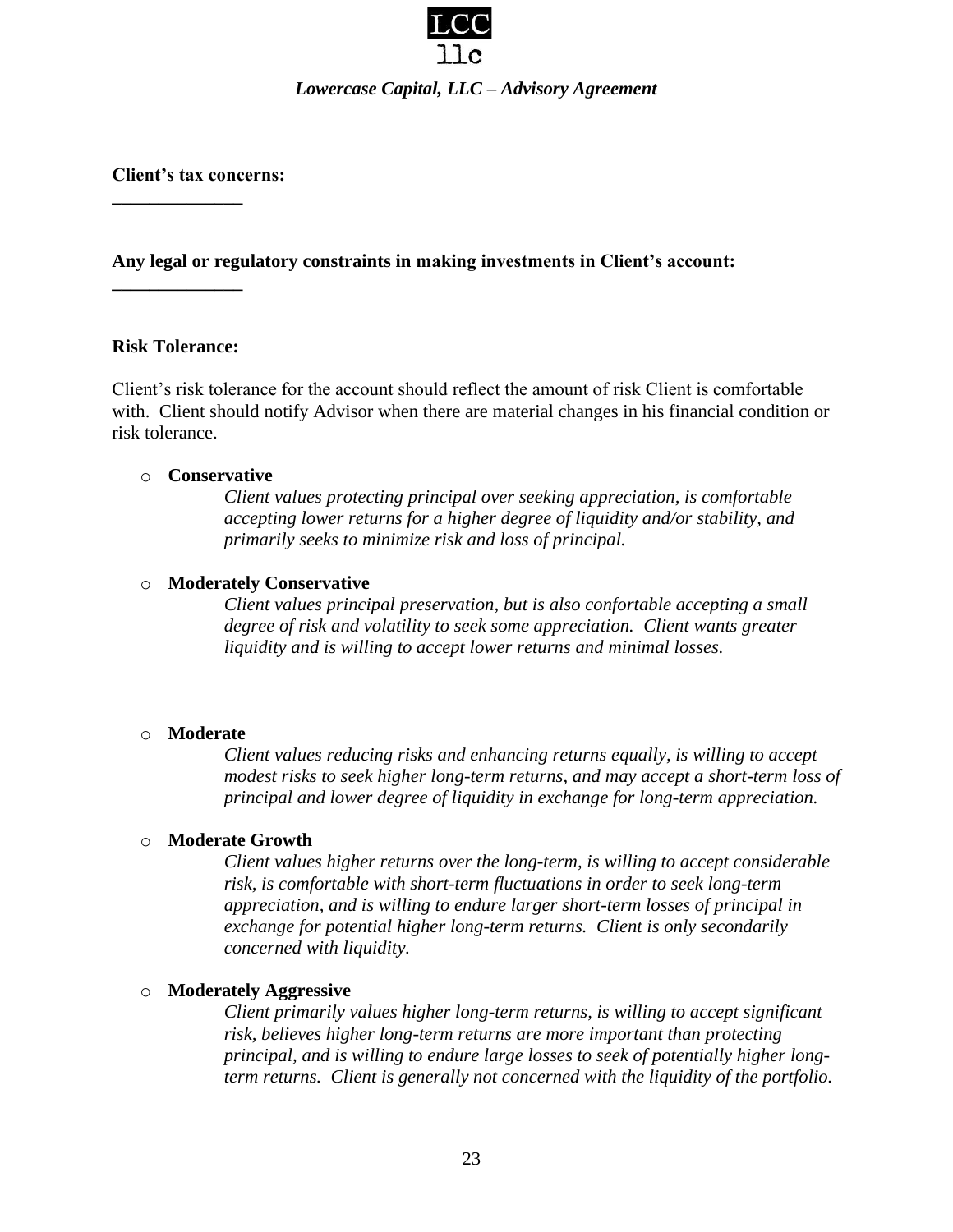

#### o **Aggressive**

*Client values maximizing returns, is willing to accept substantial risk, believes maximizing long-term returns is more important than protecting principal, and is willing to endure extensive volatility and significant losses. Client is generally not concerned with the liquidity of the portfolio.* 

## **ASSET ALLOCATION FRAMEWORK**

| Asset class           | <b>Subasset class</b>                                  | <b>Target allocation</b> | <b>Approved range</b> |
|-----------------------|--------------------------------------------------------|--------------------------|-----------------------|
| Equity                | $U.S. / Non-U.S.$                                      | <b>Insert</b> %          | Insert $\%$ - $\%$    |
| Fixed income          | Investment grade /<br><b>Below investment</b><br>grade | <b>Insert</b> %          | Insert $\%$ - $\%$    |
| Speculative           |                                                        | <b>Insert</b> %          | <b>Insert</b> %       |
| Cash/Cash equivalents |                                                        | <b>Insert</b> %          | Insert $\%$ - $\%$    |

# **USE OF MARGIN IN CLIENT'S ACCOUNT**

Making investments in the account using margin loans increases the risk to the portfolio because both gains and losses are magnified by the amount of margin used. Margin borrowing leverages Client's investments, increases the risks to Client's investment equity, and may require additional deposits or the sale of securities in the account if the account's value declines. With the use of margin, Client risks losing more than his investment equity.

What percentage of account value can be invested through margin loans?

# **ANY LIMITATIONS ON INVESTMENTS IN THE ACCOUNT**

**Whether Clients wants to take and hold short positions and understands the risk associated with short positions:**

- o Yes
- o No

**Securities for which Client is an insider and in which Advisor should not make investments:**

**\_\_\_\_\_\_\_\_\_\_\_\_\_\_**

**\_\_\_\_\_\_\_\_\_\_\_\_\_\_**

**No investments in companies that Client deems not socially responsible (e.g., tobacco companies), including the following types:**

## **ACKNOWLEDGMENTS**

By signing this SIP, Client acknowledges and understands that: